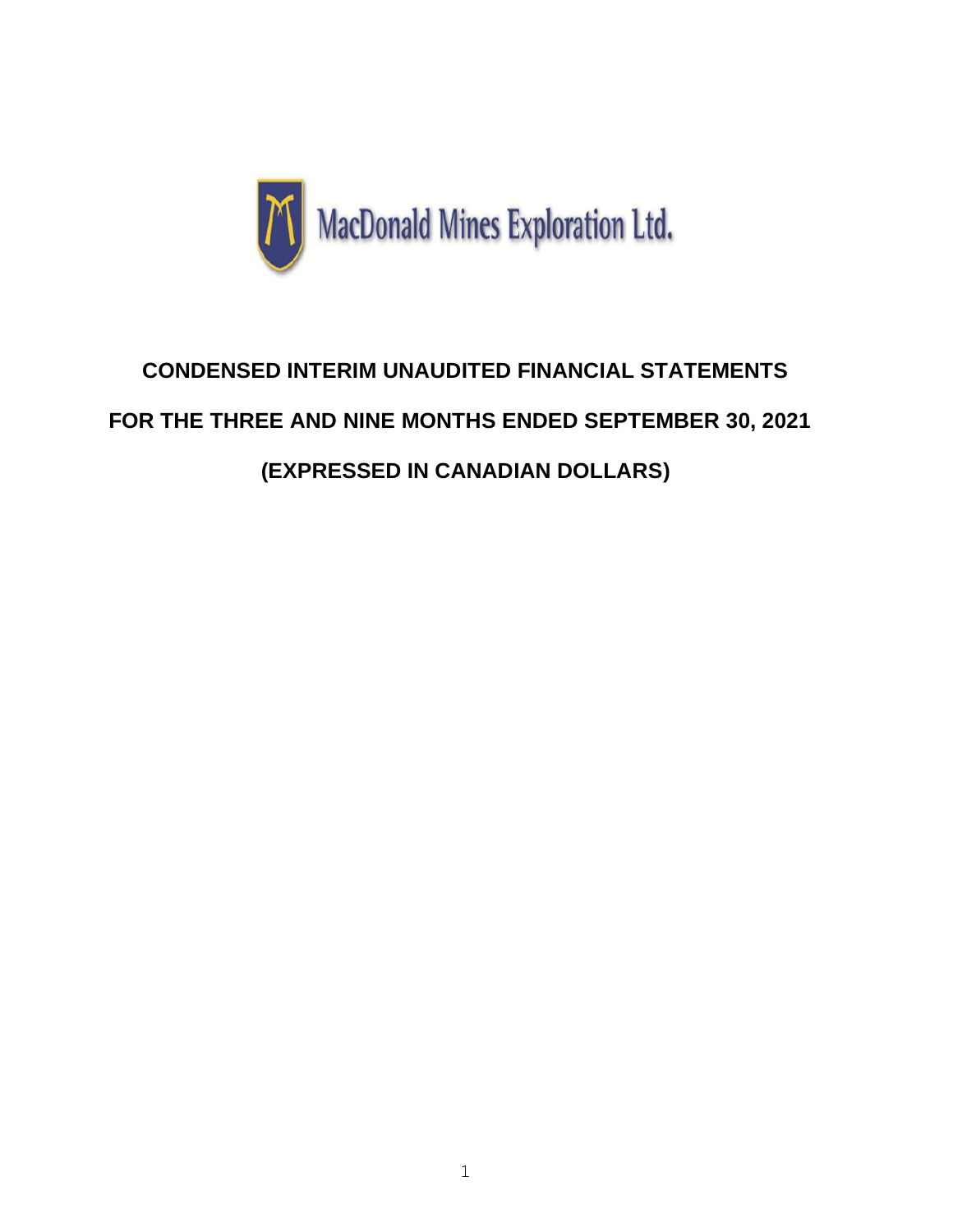

### **MANAGEMENT'S RESPONSIBILITY FOR FINANCIAL REPORTING AND NOTICE TO READER**

The accompanying condensed interim unaudited financial statements ("Statements") of Macdonald Mines Exploration Ltd. (the "Company") for the three and nine months ended September 30, 2021 are the responsibility of the Company's management ("Management"). Management is responsible for the preparation, fair presentation and integrity of the Statements, including the selection of appropriate accounting principles, judgments and estimates necessary to prepare the Statements in accordance with International Accounting Standard ("IAS") 34, Interim Financial Reporting using accounting policies consistent with International Financial Reporting Standards ("IFRS") as issued by the International Accounting Standards Board ("IASB").

In accordance with National Instrument 51-102, Part 4, subsection 4.3(3)(a), if an auditor has not performed a review of the Statements, they must be accompanied by a notice indicating that they have not been reviewed by an auditor. In this respect, the Company advises that its independent auditor has not performed a review or audit of these Statements.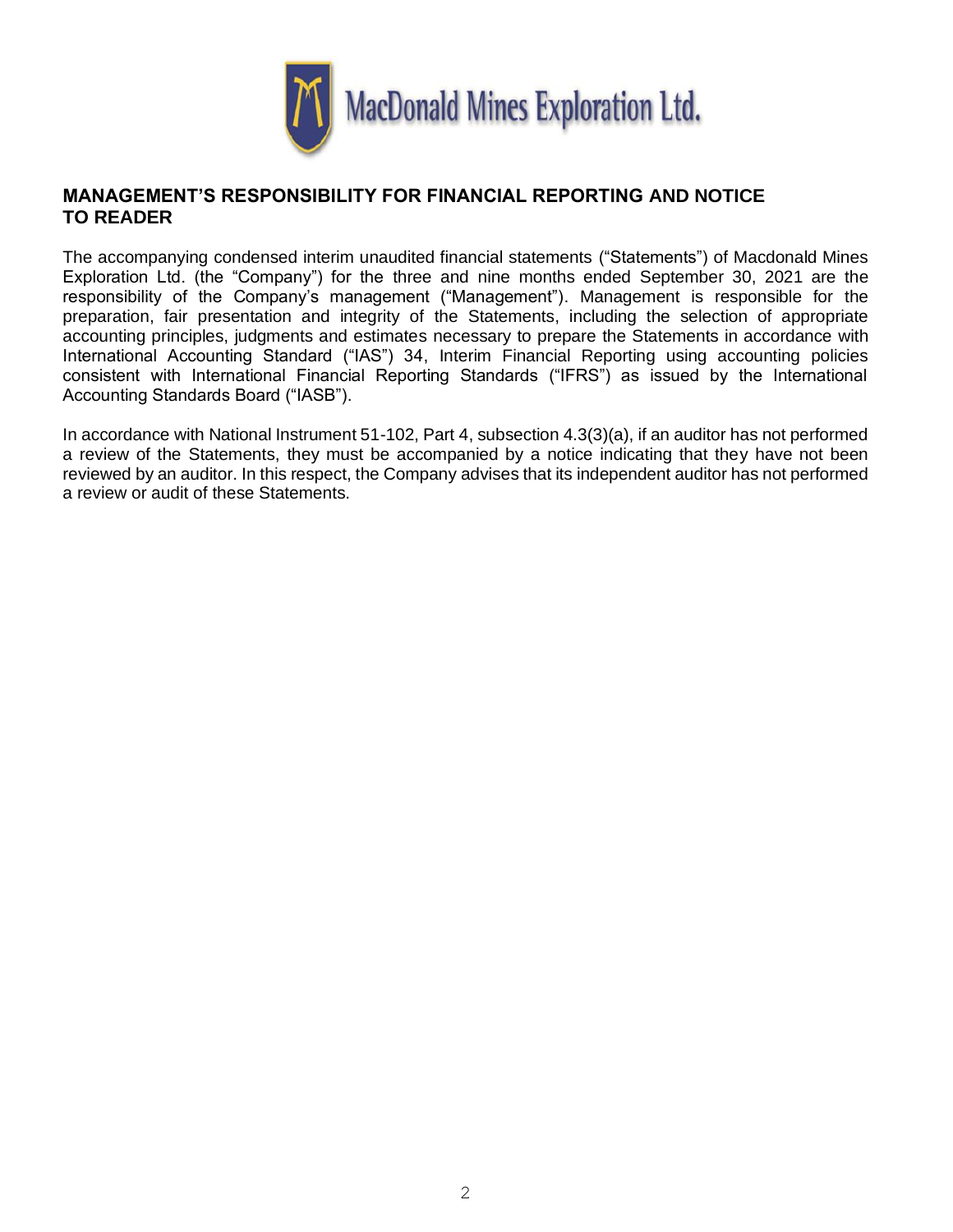## **MacDonald Mines Exploration Ltd.**

# **Statements of Financial Position (unaudited)**

*(Expressed in Canadian dollars)*

|                                                   | <b>Notes</b> | September 30, 2021 | December 31, 2020 |
|---------------------------------------------------|--------------|--------------------|-------------------|
|                                                   |              | S                  |                   |
| <b>Assets</b><br><b>Current Assets</b>            |              |                    |                   |
| Cash and cash equivalents                         | 6            | 226,555            | 1,883,960         |
| Taxes and other receivables                       | 7, 15        | 12,300             | 169,512           |
| Prepaid expenses                                  |              | 52,073             | 42,952            |
| Marketable securities                             | 3(0)         | 198,175            | 768,289           |
| <b>Total Current Assets</b>                       |              | 489,103            | 2,864,713         |
|                                                   |              |                    |                   |
| <b>Non-Current Assets</b>                         |              |                    |                   |
| Equipment                                         | 8            | 54,627             | 29,470            |
| Right-of-use asset                                | 9(a)         |                    | 41,548            |
| <b>Total Non-Current Assets</b>                   |              | 54,627             | 71,018            |
|                                                   |              |                    |                   |
| <b>Total Assets</b>                               |              | 543,730            | 2,935,731         |
| <b>Liabilities and Shareholders' Equity</b>       |              |                    |                   |
| <b>Current Liabilities</b>                        |              |                    |                   |
| Accounts payable and accrued liabilities          | 11, 14       | 350,434            | 452,130           |
| Short-term portion of lease                       | 9(b)         |                    | 22,141            |
| Flow-through provision                            | 13           | 200,891            | 217,698           |
| <b>Total Current Liabilities</b>                  |              | 551,325            | 691,969           |
|                                                   |              |                    |                   |
| <b>Non-Current Liabilities</b>                    |              |                    |                   |
| Long-term portion of lease                        | 9(b)         |                    | 17,497            |
| <b>Total Liabilities</b>                          |              | 551,825            | 709,466           |
|                                                   |              |                    |                   |
| <b>Shareholders' Equity</b>                       |              |                    |                   |
| Share capital                                     | 15(a)        | 46,985,711         | 46,898,211        |
| Shares issuable                                   |              | 26,000             |                   |
| Contributed surplus                               |              | 23,921,140         | 23,622,216        |
| Warrant reserve                                   | 15(c)        | 2,015,067          | 2,313,991         |
| Accumulated deficit                               |              | (72, 956, 013)     | (70, 608, 153)    |
|                                                   |              |                    |                   |
| Total Shareholders' Equity (Deficit)              |              | (8,095)            | 2,226,265         |
| <b>Total Liabilities and Shareholders' Equity</b> |              | 543,730            | 2,935,731         |
|                                                   |              |                    |                   |

**Nature of Business and Going Concern** (Note 1) and **Commitments** (Note 17)

These financial statements were authorized for issuance by the Board of Directors on November 22, 2021.

| Approved on behalf of the Board of Directors: | (Signed) "Quentin Yarie"<br><b>Director</b> | (Signed) "Stuart Adair"<br><b>Director</b> |
|-----------------------------------------------|---------------------------------------------|--------------------------------------------|
|                                               |                                             |                                            |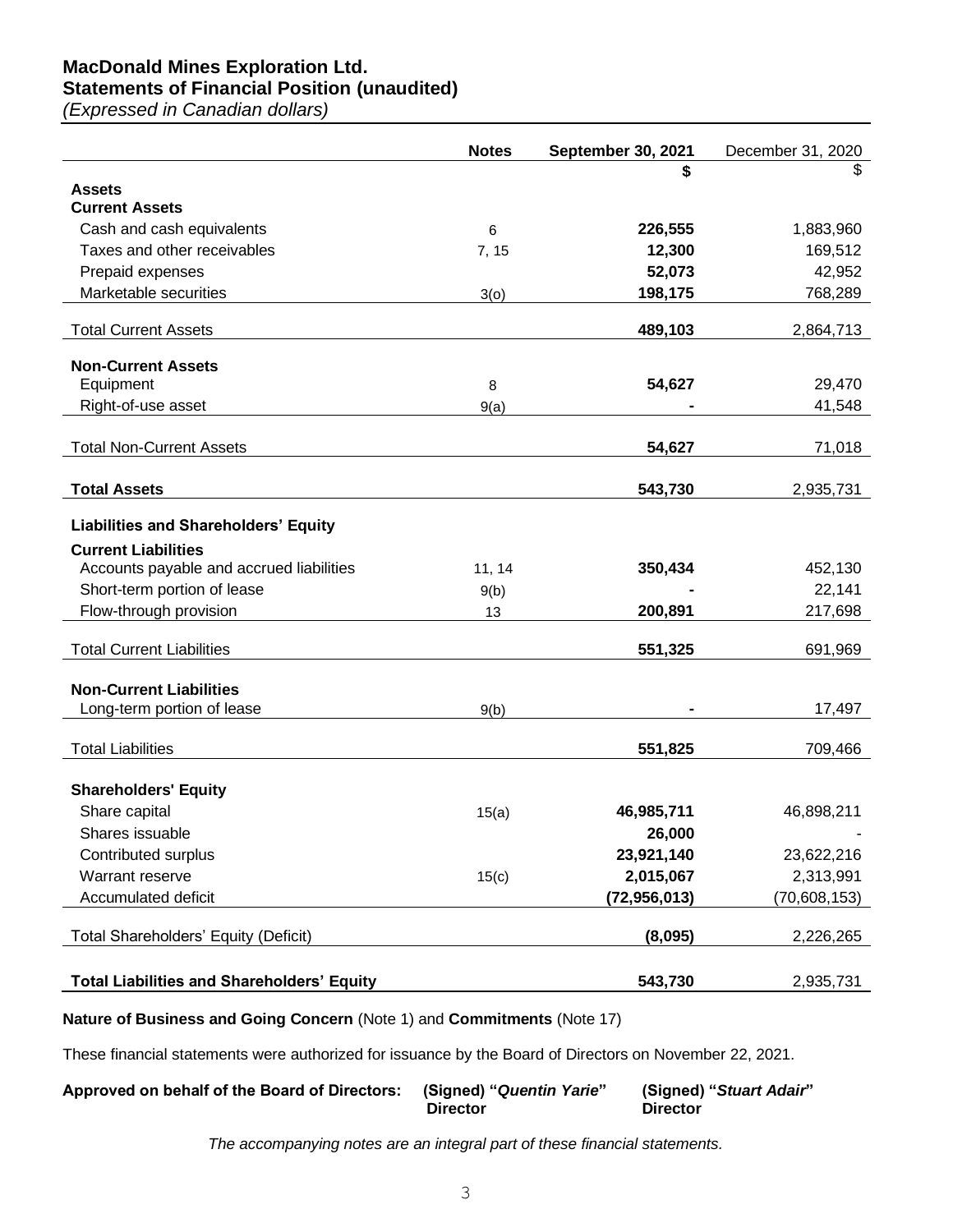# **MacDonald Mines Exploration Ltd.**

**Statements of Loss and Comprehensive Loss (unaudited)**

*(Expressed in Canadian dollars)*

|                                                           |                  | <b>Three Months Ended</b><br>September 30 |             | <b>Nine Months Ended</b><br>September 30 |               |
|-----------------------------------------------------------|------------------|-------------------------------------------|-------------|------------------------------------------|---------------|
|                                                           | <b>Notes</b>     | 2021                                      | 2020        | 2021                                     | 2020          |
|                                                           |                  | \$                                        | \$          | \$                                       | \$            |
| <b>Expenses</b>                                           |                  |                                           |             |                                          |               |
| Exploration & property acquisition expenditures           | 10, 15           | 269,774                                   | 1,230,545   | 1,913,091                                | 2,132,551     |
| Salaries, professional and consulting fees                | 14               | 113,944                                   | (49, 513)   | 273,199                                  | 178,787       |
| Shareholder communications                                |                  | 70,793                                    | 65,889      | 217,010                                  | 255,465       |
| General and administrative                                |                  | 10,081                                    | 37,606      | 45,338                                   | 77,866        |
| Depreciation                                              |                  | 6,359                                     | 1,064       | 21,352                                   | 4,163         |
| Share-based compensation                                  | 14, 15(b)        |                                           | 449,592     |                                          | 774,271       |
| Deferred flow-through share premium                       |                  |                                           |             |                                          | (42, 822)     |
| Loss before finance and other items                       |                  | (470, 951)                                | (1,735,183) | (2,469,990)                              | (3,380,281)   |
|                                                           |                  |                                           | 165         |                                          | 514           |
| Foreign exchange gain                                     |                  | (2, 196)                                  |             | (956)                                    |               |
| Net gain (loss) on marketable securities                  | 10(b), 10(d), 13 | 61,175                                    | (59, 727)   | 75,231                                   | (61, 134)     |
| Loss on disposal of right-of-use asset<br>Interest income |                  |                                           |             | (1,741)                                  |               |
|                                                           |                  |                                           | 295         | 150                                      | 935           |
| Interest expense                                          |                  |                                           |             | (554)                                    |               |
| Other income                                              | 10(c)            |                                           | 481,419     | 50,000                                   | 536,419       |
| Recovery of accrued flow-through provision                | 12               |                                           |             |                                          | 716,875       |
| Net loss and comprehensive loss                           |                  | (411,972)                                 | (1,313,031) | (2,347,860)                              | (2, 186, 672) |
|                                                           |                  |                                           |             |                                          |               |
| Loss per share - basic and diluted                        |                  | (0.00)                                    | (0.01)      | (0.01)                                   | (0.01)        |
| Weighted average number of common shares                  |                  |                                           |             |                                          |               |
| outstanding - basic and diluted                           |                  | 214,401,045                               | 195,978,800 | 213,941,988                              | 182,022,687   |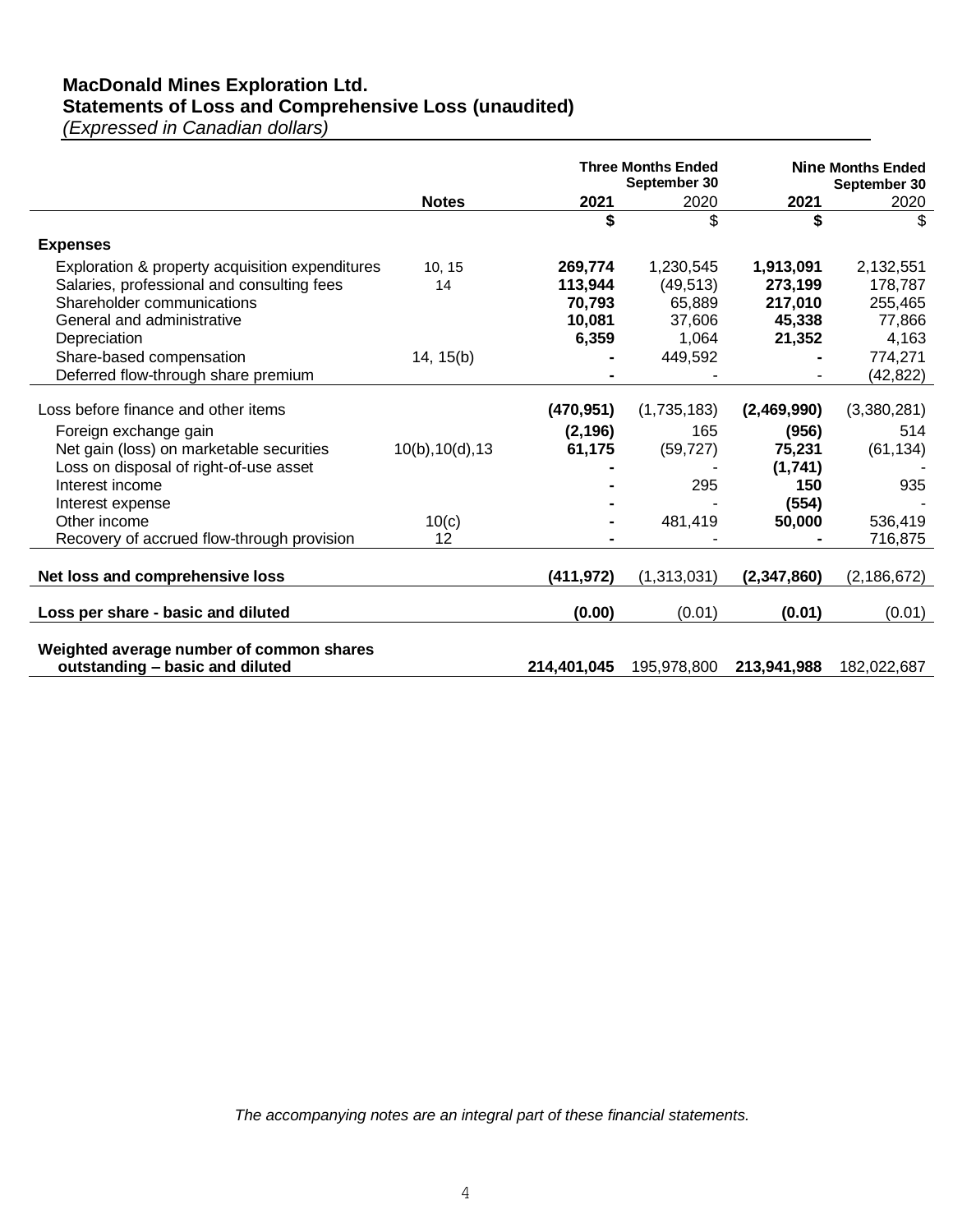### **MacDonald Mines Exploration Ltd. Statements of Changes in Shareholders' Equity (Deficit) (unaudited)**

(*Expressed in Canadian dollars)*

|                                                       | Common<br><b>Shares</b> | <b>Share</b><br><b>Capital</b> | <b>Contributed</b><br><b>Surplus</b> | Warrant<br><b>Reserve</b> | Accumulated<br><b>Deficit</b> | <b>Total Equity</b><br>(Deficit) |
|-------------------------------------------------------|-------------------------|--------------------------------|--------------------------------------|---------------------------|-------------------------------|----------------------------------|
|                                                       | $\#$                    | S                              |                                      | S                         |                               |                                  |
| Balance at December 31, 2019                          | 156,257,851             | 43,064,791                     | 21,835,092                           | 2,185,363                 | (67, 248, 805)                | (163, 559)                       |
| Private placements                                    | 53,931,131              | 5,240,631                      |                                      |                           |                               | 5,240,631                        |
| Share issue costs                                     |                         | (451, 338)                     |                                      |                           |                               | (451, 338)                       |
| Compensation units issued                             | 396,217                 |                                |                                      |                           |                               |                                  |
| Fair value of warrants issued                         |                         | (557, 184)                     |                                      | 557,184                   |                               |                                  |
| Fair value of broker warrants issued                  |                         | (55, 313)                      |                                      | 55,313                    |                               |                                  |
| Expiry of warrants                                    |                         |                                | 1,055,049                            | (1,055,049)               |                               |                                  |
| Exercise of warrants                                  | 450,000                 | 43,545                         |                                      | (9,795)                   |                               | 33,750                           |
| Fair value of shares issued for property acquisitions | 709,091                 | 78,000                         |                                      |                           |                               | 78,000                           |
| Share-based compensation                              |                         |                                | 774,271                              |                           |                               | 774,271                          |
| Subscription receivable                               |                         | (6,500)                        |                                      |                           |                               | (6,500)                          |
| Comprehensive loss for the period                     |                         |                                |                                      |                           | (2, 186, 672)                 | (2, 186, 672)                    |
| Balance at September 30, 2020                         | 211,840,290             | 47,356,632                     | 23,664,412                           | 1,733,016                 | (69, 435, 477)                | 3,318,583                        |
| Balance at December 31, 2020                          | 213,294,290             | 46,898,211                     | 23,622,216                           | 2,313,991                 | (70,608,153)                  | 2,226,265                        |
| Fair value of shares issued for property acquisition  | 1,321,429               | 87,500                         |                                      |                           |                               | 87,500                           |
| Share issue costs                                     |                         |                                |                                      |                           |                               |                                  |
| Expiry of warrants                                    |                         |                                | 298,924                              | (298, 924)                |                               |                                  |
| Comprehensive loss for the period                     |                         |                                |                                      |                           | (2,347,860)                   | (2,347,860)                      |
| Shares issuable                                       |                         | 26,000                         |                                      |                           |                               | 26,000                           |
| <b>Balance at September 30, 2021</b>                  | 214,615,719             | 47,011,711                     | 23,921,140                           | 2,015,067                 | (72, 956, 013)                | (8,905)                          |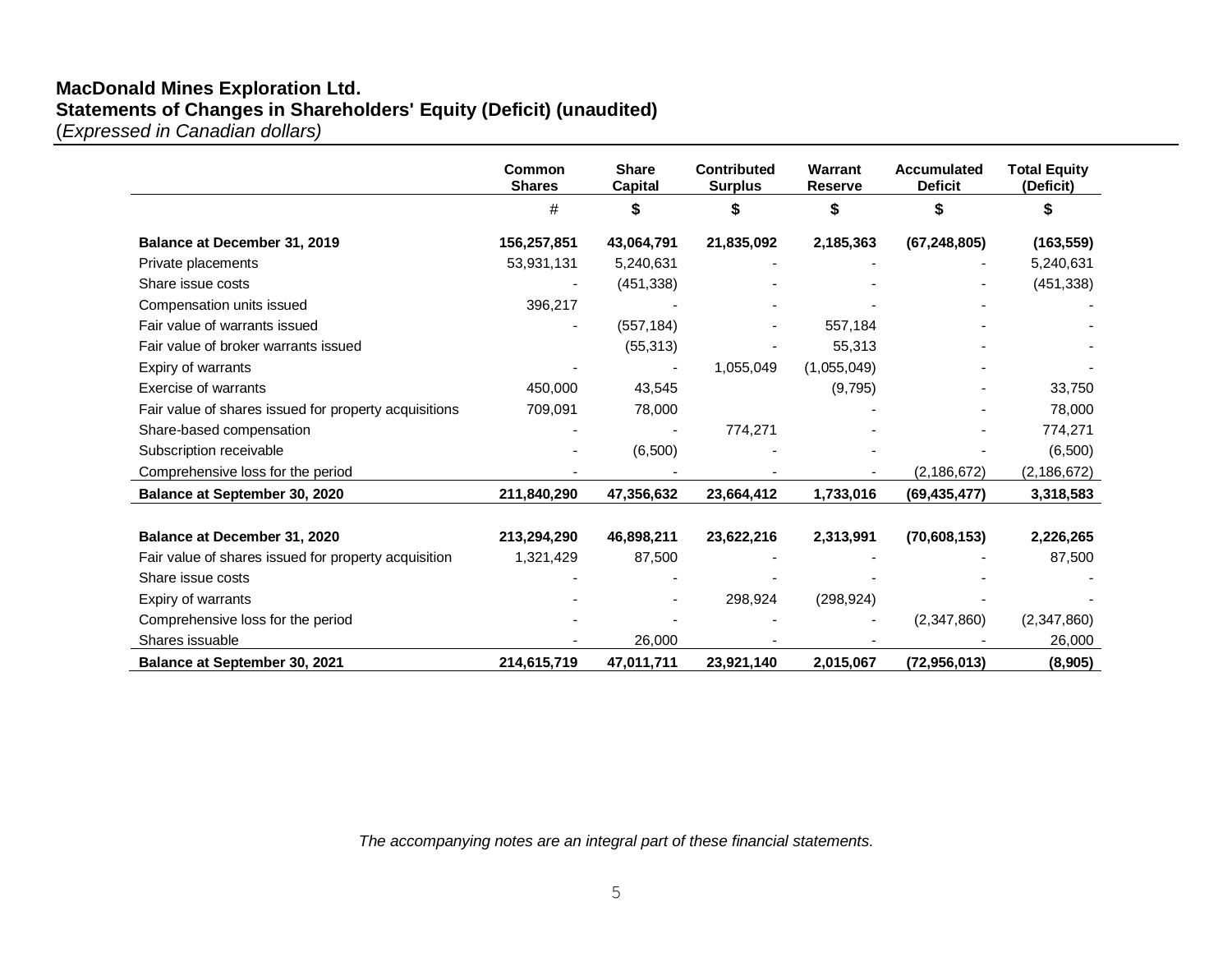### **MacDonald Mines Exploration Ltd. Statements of Cash Flows (unaudited)**

(Expressed in Canadian Dollars)

|                                                         | Note | 2021          | Nine Months ended September 30<br>2020 |
|---------------------------------------------------------|------|---------------|----------------------------------------|
|                                                         |      | \$            | \$                                     |
| <b>Operating activities</b>                             |      |               |                                        |
| Net loss for the period                                 |      | (2,347,860)   | (2, 186, 672)                          |
| Items not affecting cash:                               |      |               |                                        |
| Depreciation                                            |      | 21,352        | 4,163                                  |
| Net (gain) loss on marketable securities                |      | (75, 231)     | 61,134                                 |
| Loss on disposal of right-of-use asset                  |      | 1,741         |                                        |
| Shares issued for property acquisitions                 |      | 87,500        | 78,000                                 |
| Fair value of securities received from sale of property |      | (50,000)      | (481, 419)                             |
| Deferred premium on flow-through shares                 |      |               | (42, 822)                              |
| Share-based compensation                                |      |               | 774,271                                |
| Recovery of accrued flow-through provision              |      |               | (716, 875)                             |
| Net change in non-cash working capital items:           |      |               |                                        |
| Taxes and other receivables                             |      | 157,212       | 195,583                                |
| Prepaid expenses                                        |      | (9, 121)      | 55,849                                 |
| Accounts payable and accrued liabilities                |      | (118,003)     | 271,483                                |
| Flow through provision                                  |      |               |                                        |
|                                                         |      |               |                                        |
| Net cash used in operating activities                   |      | (2, 332, 410) | (1,987,305)                            |
| <b>Investing activities</b>                             |      |               |                                        |
| Purchase of equipment                                   | 8    | (40, 919)     |                                        |
| Proceeds on sale of marketable securities               | 14   | 695,345       |                                        |
|                                                         |      |               |                                        |
| Net cash provided by investing activities               |      | 654,426       |                                        |
|                                                         |      |               |                                        |
| <b>Financing activities</b>                             |      |               |                                        |
| Proceeds from private placements                        |      |               | 5,234,131                              |
| Lease obligation principal paid                         |      | (5, 421)      |                                        |
| Shares issuable                                         |      | 26,000        |                                        |
| Share issue costs                                       |      |               | (451, 338)                             |
| <b>Exercise of warrants</b>                             |      |               | 33,750                                 |
| Net cash provided by financing activities               |      | 20,579        | 4,816,543                              |
|                                                         |      |               |                                        |
| (Decrease) increase in cash and cash equivalents        |      | (1,657,405)   | 2,829,238                              |
| Cash and cash equivalents, beginning of year            |      | 1,883,960     | 847,448                                |
| Cash and cash equivalents, end of period                |      | 226,555       | 3,676,686                              |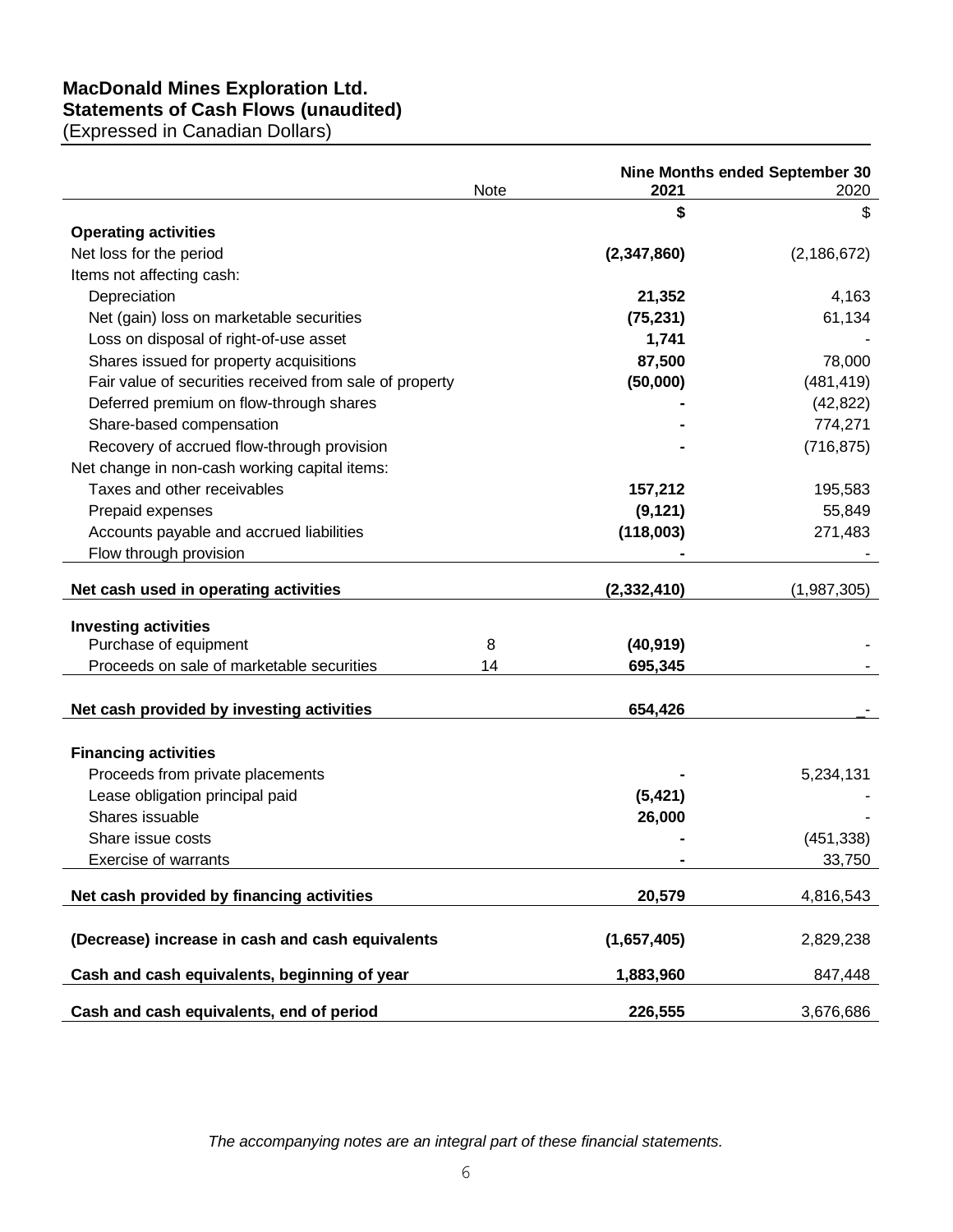#### **1. Nature of Business and Going Concern**

MacDonald Mines Exploration Ltd. (the "Company") is a publicly traded company actively engaged in the acquisition, exploration and development of mineral properties. The Company's registered office is Suite 1001, 145 Wellington Street West, Toronto, Ontario, Canada, M5J 1H8. Since November 1, 2011, the Company has continued under the Canadian Business Corporations Act. Prior to November 1, 2011, the Company was continued under the Quebec Business Corporations Act (formerly, Part 1A of the Companies Act (Quebec)). The Company's Class A common shares are listed on the TSX Venture Exchange ("TSXV") under the trading symbol "BMK".

The business of mining and exploring for minerals involves a high degree of risk and there can be no assurance that current operations, including exploration and evaluation programs, will result in profitable mining operations. The Company's continued existence is dependent upon the preservation of its interest in the underlying properties, the discovery of economically recoverable reserves, the achievement of profitable operations, and the ability of the Company to raise additional financing, if necessary, or alternatively upon the Company's ability to dispose of its interests on an advantageous basis.

These condensed interim unaudited financial statements have been prepared using International Financial Reporting Standards ("IFRS") as issued by the International Accounting Standards Board ("IASB") on a going concern basis which assumes the Company will be able to meet its obligations and continue its operations for the next 12 months. During the nine months ended September 30, 2021, the Company incurred a net loss and comprehensive loss of \$2,347,860 (2020 – \$ 2,186,673) and had shareholders' deficit of \$(8,905) (December 31, 2020 – \$2,226,265) and, as of that date, had a deficit of working capital of \$62,721 (December 31, 2020 – working capital \$2,172,744).

The Company's continuation as a going concern is dependent upon successful results from its mineral property exploration activities and its ability to attain profitable operations and generate funds therefrom and/or raise equity capital or borrowings sufficient to meet current and future obligations. There is no assurance that the Company will continue to be able to obtain adequate financing in the future or that such financing will be on terms acceptable to the Company. These material uncertainties may cast significant doubt about the Company's ability to continue as a going concern.

These condensed interim unaudited financial statements do not reflect the adjustments to the carrying value of assets and liabilities and the reported expenses that would be necessary if the Company were unable to realize its assets and settle its liabilities as a going concern in the normal course of operations. Such adjustments could be material.

The rapid spread of the COVID-19 virus, which was declared by the World Health Organization to be a pandemic on March 11, 2020, and actions taken globally in response to COVID-19 have significantly disrupted business activities throughout the world. The Company's business relies, to a certain extent, on free movement of goods, services, and capital within Canada, which has been significantly restricted as a result of the COVID-19 pandemic. Given the ongoing and dynamic nature of the circumstances surrounding COVID-19, it is difficult to predict how significant the impact of COVID-19, including any responses to it, will be on the economy and the Company's business in particular, or for how long any disruptions are likely to continue. The extent of such impact will depend on future developments, which are highly uncertain, rapidly evolving and difficult to predict, including new information which may emerge concerning the severity of COVID-19 and additional actions which may be taken to contain COVID-19, as well as the timing of the re-opening of the economy in Canada. Such further developments could have a material adverse effect on the Company's business, financial condition, results of operations and cash flows.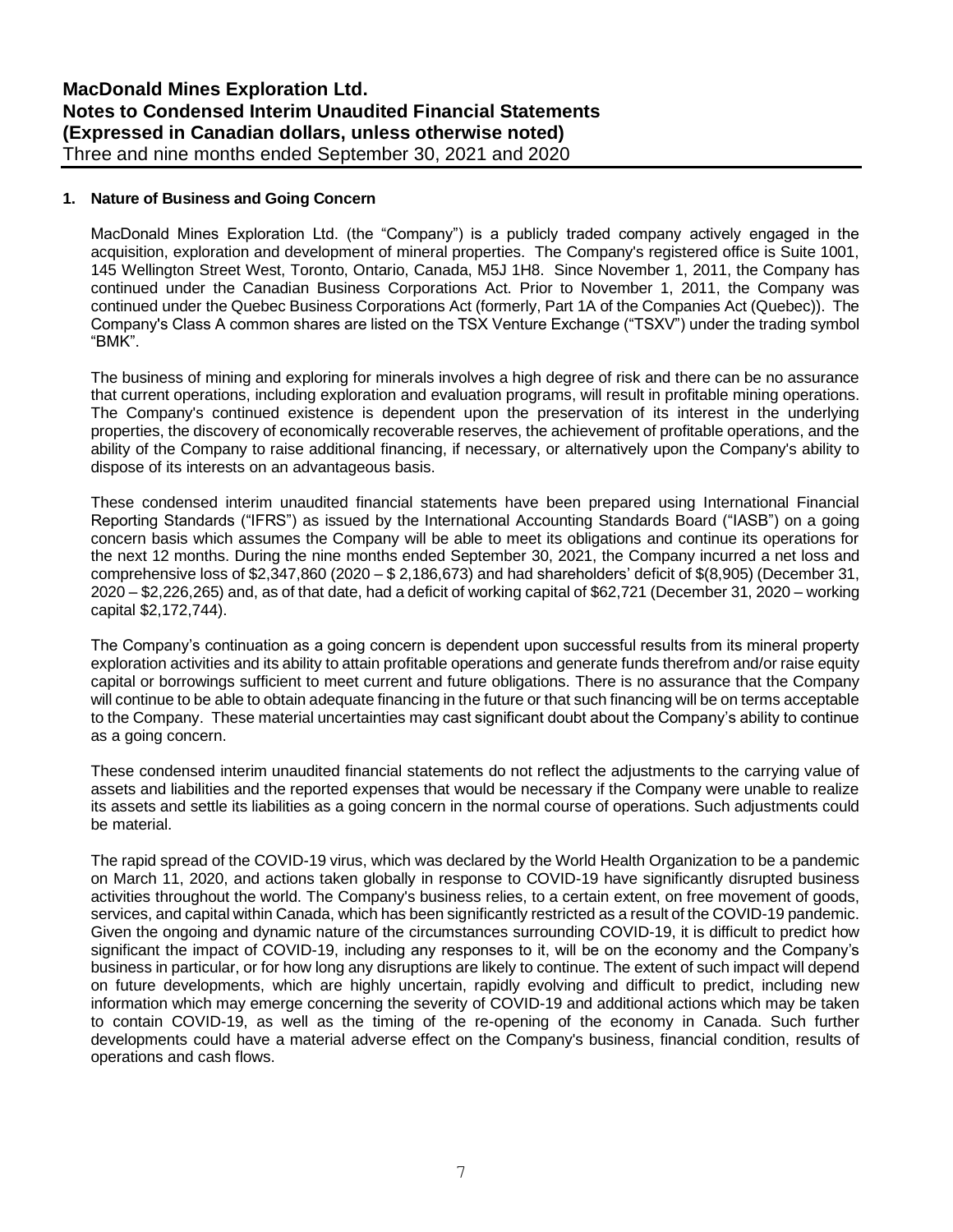#### **2. Basis of Preparation and Statement of Compliance**

These condensed interim unaudited financial statements are prepared in compliance with IFRS, including International Accounting Standard ("IAS") 34, Interim Financial reporting, as issued by the IASB and Interpretations issued by the International Financial Reporting Interpretations Committee ("IFRIC").

These condensed interim unaudited financial statements have been prepared on a going concern basis, under the historical cost convention except for certain financial instruments that have been measured at fair value. In addition, these condensed interim unaudited financial statements have been prepared using the accrual basis of accounting, except for cash flow information. The principal accounting policies and critical estimates and judgements used when compiling these financial statements are set out below. These financial statements were approved by the Board of Directors on November 22, 2021.

#### **3. Significant Accounting Policies**

#### **a) Functional and Presentation Currency**

Items included in these financial statements are measured using the currency of the primary economic environment in which the Company operates (the "functional currency"), which was determined to be the Canadian dollar and is also the Company's presentation currency. Transactions in currencies other than the Canadian dollar are translated into Canadian dollars at exchange rates at the time of the transactions as follows:

- (i) Monetary assets and liabilities are translated at rates of exchange at each reporting date with the resulting gains or losses recorded in foreign exchange gain/loss in the statements of loss and comprehensive loss;
- (ii) Non-monetary items are translated at historical exchange rates and are not retranslated; and
- (iii) Expense items are translated at the rates of exchange prevailing on the dates of the transactions.

#### **b) Cash and Cash Equivalents**

Cash and cash equivalents include cash, demand deposits and short-term, highly-liquid investments that are readily convertible to known amounts of cash and are subject to an insignificant risk of changes in value. Cash equivalents have maturities of three months or less at the date of acquisition. Interest earned is included in interest income on the statements of loss and comprehensive loss.

#### **c) Marketable Securities**

Marketable securities consist of equity securities over which the Company does not have control or significant influence.

#### **d) Taxes and Other Receivables**

Taxes and other receivables consist primarily of HST and QST receivables from government authorities in Canada, as well as cost reimbursements from third parties.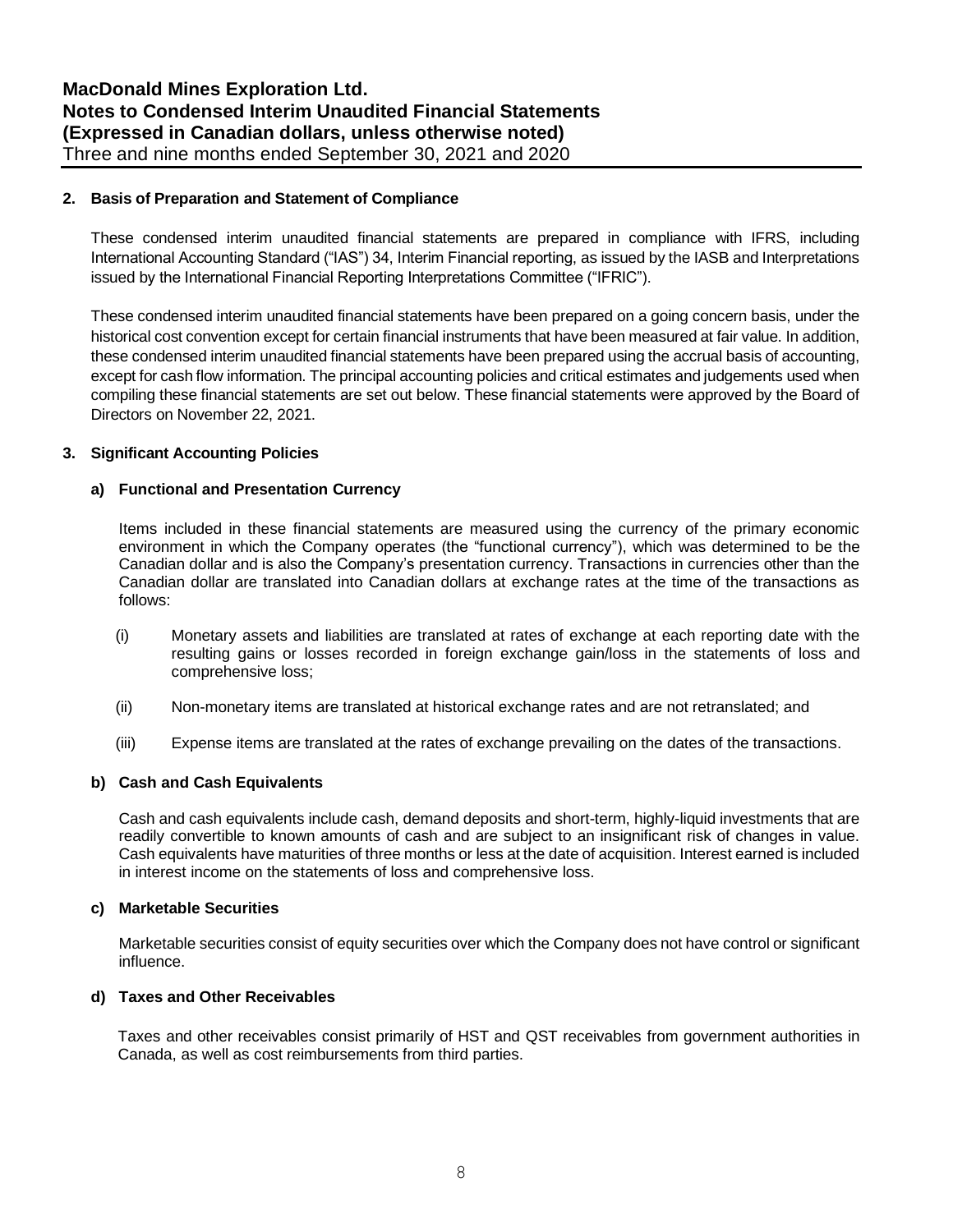#### **e) Mineral Properties and Exploration Expenditures**

The Company expenses all costs relating to the acquisition of, exploration for and development of mineral claims and credits all revenues received against the exploration expenditures. Such costs include, but are not limited to, acquisition costs, geological, geophysical studies, exploratory drilling and sampling. Once a project has been established as commercially viable and technically feasible, related development expenditures are capitalized. This includes costs incurred in preparing the site for mining operations. Capitalization ceases when the mine is capable of commercial production, with the exception of development costs that give rise to a future benefit.

#### **f) Impairment of Non-Financial Assets**

The carrying values of equipment are assessed for impairment when indicators of such impairment exist. If any indication of impairment exists, an estimate of the asset's recoverable amount is calculated. The recoverable amount is determined as the higher of the fair value less costs to sell for the asset and the asset's value in use.

If the carrying amount of the asset exceeds its recoverable amount, the asset is impaired, and an impairment loss is charged to the statements of loss and comprehensive loss to reduce the carrying amount to its recoverable amount.

A previously recognized impairment loss is reversed only if there has been a change in the estimates used to determine the asset's recoverable amount since the last impairment loss was recognized. If this is the case, the carrying amount of the asset is increased to its recoverable amount. The increased amount cannot exceed the carrying amount that would have been determined, net of accumulated depreciation, had no impairment loss been recognized for the asset in prior years. Such a reversal is recognized in the statements of loss and comprehensive loss.

#### **g) Loss per Common Share**

The Company presents basic and diluted loss per share data for its common shares, calculated by dividing the loss attributable to common shareholders of the Company by the weighted average number of common shares outstanding during the period. The diluted loss per share calculation assumes that any proceeds from the exercise of dilutive stock options and warrants would be used to repurchase common shares at the average market price during the period, with the incremental number of shares being included in the denominator of the diluted loss per share calculation. Diluted loss per share does not adjust the loss attributable to common shareholders or the weighted average number of common shares outstanding when the effect is anti-dilutive. All of the Company's outstanding stock options and warrants were anti-dilutive for the nine months ended September 30, 2021 and 2020.

#### **h) Share Capital**

Common shares are classified as equity. Incremental costs directly attributable to the issue of common shares and share purchase warrants are recognized as a deduction from equity. Common shares issued for consideration other than cash are valued based on their market value at the date the shares are issued.

Proceeds received from the issuance of units, consisting of common shares and share purchase warrants, are allocated to common shares and warrants on a relative fair value basis whereby the common shares are valued based on the quoted market price of the common shares at the time the units are issued, and the share purchase warrants are valued using the Black-Scholes option pricing model.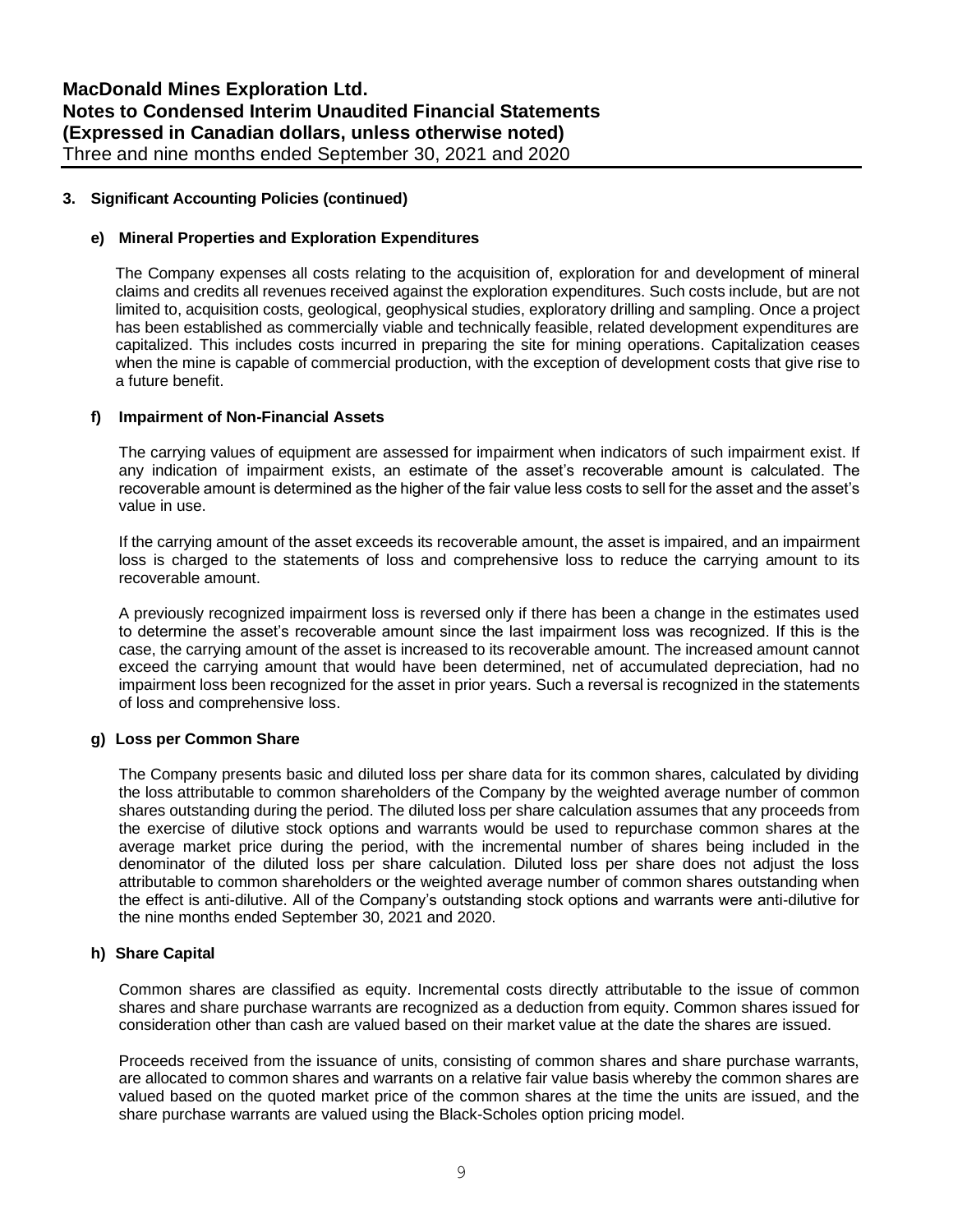#### **i) Share-based Compensation**

Share-based compensation transactions are measured based on the fair value of the share-based compensation issued. The Company grants stock options to certain employees, directors and consultants under the terms of the Company's Stock Option Plan. Each tranche in an option award is considered a separate award with its own vesting period and grant date fair value. The fair value of each tranche is measured at the date of grant using the Black-Scholes option pricing model. The Black-Scholes option pricing model requires estimates for the expected life of options and stock price volatility which can materially affect the fair value estimate. Volatility and the expected life of options is estimated based on an analysis of factors such as the Company's historical price trends, history of option holder activity, and peer and industry benchmarks for similar transactions.

Share-based compensation transactions with parties other than employees and directors are measured at the fair value of the goods or services received, except where that fair value cannot be estimated reliably, in which case they are measured at the fair value of the equity instruments granted, measured at the date the entity obtains the goods or the counterparty renders the service.

#### **j) Income Taxes**

Income tax consists of current and deferred tax. Current and deferred tax are recognized in profit or loss except to the extent they relate to items recognized directly in equity or other comprehensive income.

Current tax is recognized and measured at the amount expected to be recovered from or payable to the taxation authorities based on the income tax rates enacted or substantively enacted at the end of the reporting period and includes any adjustment to taxes payable in respect of previous years.

Deferred tax is recognized on any temporary differences between the carrying amounts of assets and liabilities in the financial statements and the corresponding tax bases used in the computation of taxable earnings. Deferred tax assets and liabilities are measured at the tax rates that are expected to apply in the period when the asset is realized and the liability is settled. The effect of a change in the enacted or substantively enacted tax rates is recognized in net loss and comprehensive loss depending on the item to which the adjustment relates.

Deferred tax assets are recognized to the extent future recovery is probable. At each reporting period end, deferred tax assets are reduced to the extent that it is no longer probable that sufficient taxable earnings will be available to allow all or part of the asset to be recovered.

#### **k) Flow-through Shares**

The Company will, from time-to-time, issue flow-through common shares to finance a portion of its exploration program. Pursuant to the terms of the flow-through share agreements, these shares transfer the tax deductibility of qualifying resource expenditures to investors. On issuance, the Company bifurcates the flowthrough share into: i) a flow-through share premium, equal to the estimated premium, if any, investors pay for the flow-through feature, which is recognized as a liability; and ii) share capital. Upon expenditures being incurred, the Company derecognizes the liability and recognizes a deferred tax liability for the amount of tax reduction renounced to the shareholders. The premium is deferred and recognized as other income as the expenditure incurs, and the related deferred tax is recognized as a tax provision.

Proceeds received from the issuance of flow-through shares are restricted to be used only for Canadian resource property exploration expenditures. The Company may also be subject to a Part XII.6 tax on flowthrough proceeds renounced under the Look-back Rule in accordance with Government of Canada flowthrough regulations. When applicable, this tax is accrued as a financial expense until paid.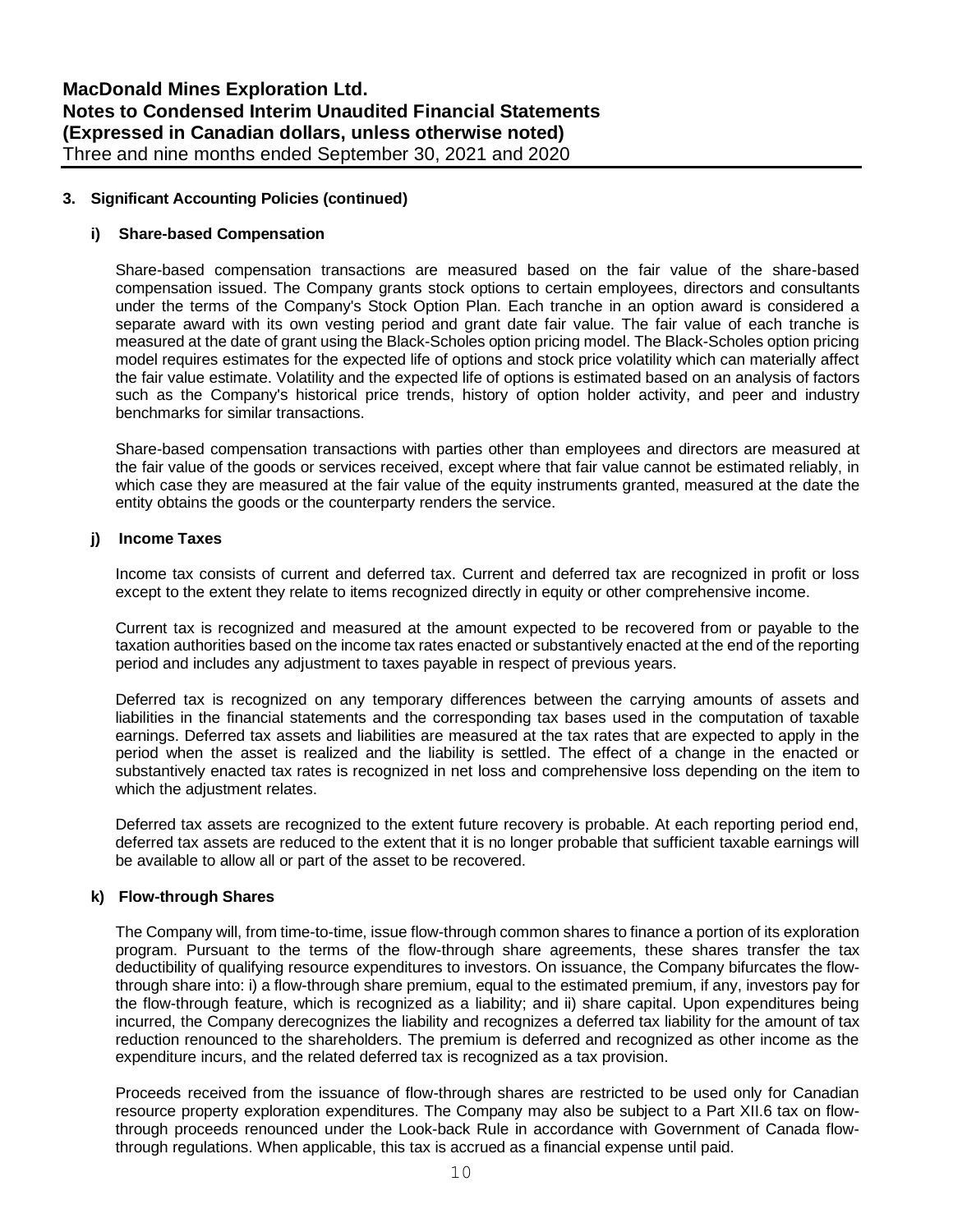#### **l) Related Party Transactions**

Parties are considered to be related if one party has the ability, directly or indirectly, to control the other party or exercise significant influence over the other party in making financial and operating decisions. Parties are also considered to be related if they are subject to common control. Related parties may be individuals or corporate entities. A transaction is considered to be a related party transaction when there is a transfer of resources or obligations between related parties.

#### **m) Equipment**

Equipment is stated at cost, less accumulated depreciation and accumulated impairment losses. Cost comprises the fair value of consideration given to acquire or construct an asset and includes the direct charges associated with bringing the asset to the location and condition necessary for putting it into use. Depreciation is provided over the estimated useful lives of the equipment using the following methods:

- Exploration equipment 50% declining balance
- Vehicles 30% straight-line

#### **n) Rehabilitation Provision**

The Company records the present value of estimated costs of legal and constructive obligations required to restore operating locations in the period in which the obligation is incurred. The nature of these restoration activities includes dismantling and removing structures, dismantling operating facilities, and restoration, reclamation and re-vegetation of affected areas.

The obligation generally arises when the asset is installed or the ground / environment is disturbed at the production location. When the liability is initially recognized, the present value of the estimated cost is capitalized by increasing the carrying amount of the related mining assets to the extent that it was incurred prior to the production of related ore. Over time, the discounted liability is increased for the change in present value based on the discount rates that reflect current market assessments and the risks specific to the liability. The periodic unwinding of the discount is recognized in the statement of loss as a finance cost. Additional disturbances or changes in rehabilitation costs will be recognized as additions or charges to the corresponding assets and rehabilitation liability when they occur. When applicable for closed sites, changes to estimated costs are recognized immediately in the statement of loss and comprehensive loss. As at September 30, 2021 and December 31, 2020 the provision was \$nil.

#### **o) Financial Assets and Liabilities**

IFRS 9 – Financial instruments ("IFRS 9") includes guidance on the classification and measurement of financial assets. Under IFRS 9, financial assets are classified and measured either at amortized cost, fair value through profit or loss ("FVTPL") or fair value through other comprehensive income ("FVTOCI") based on the business model in which they are held and the characteristics of their contractual cash flows.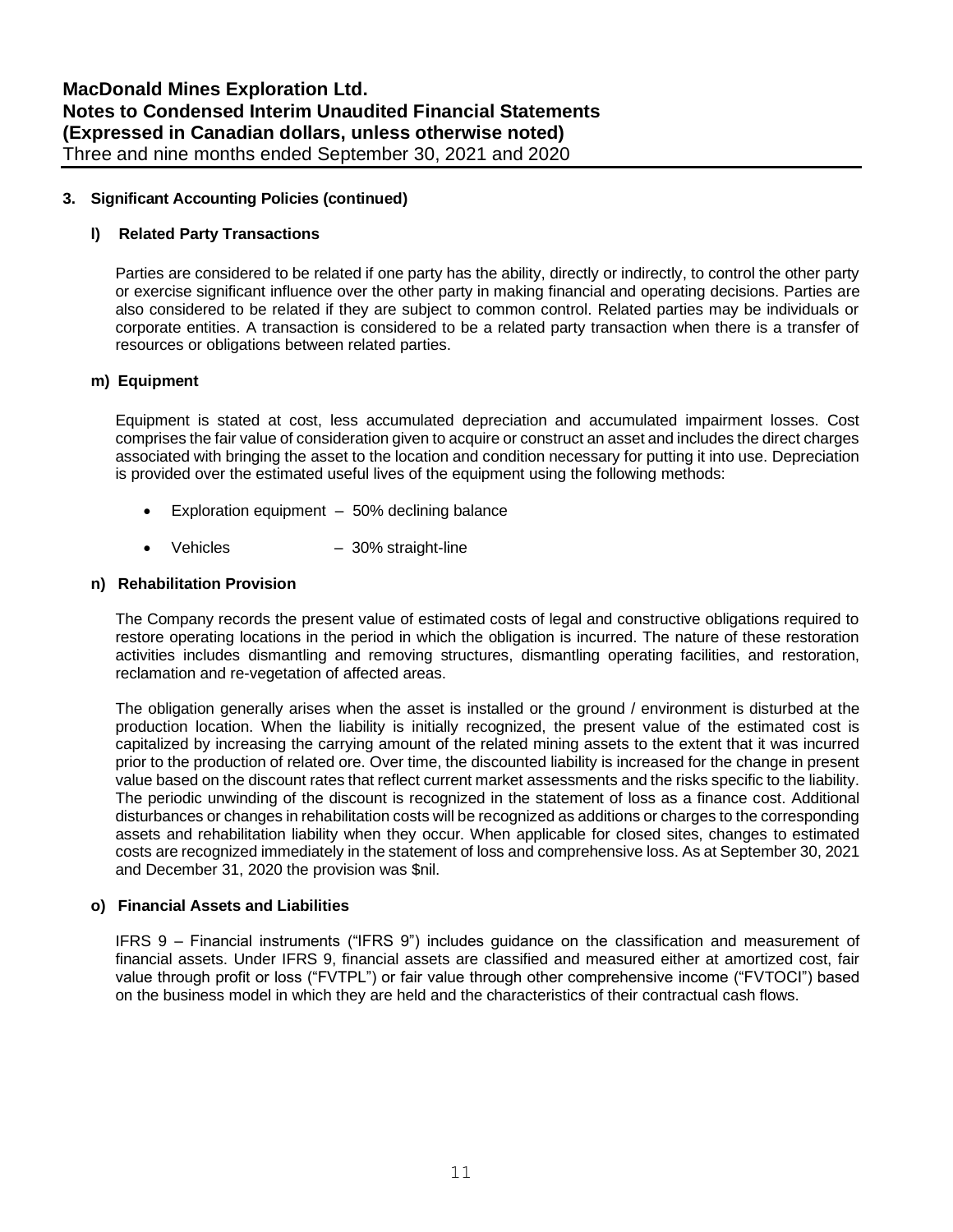#### **o) Financial Assets and Liabilities (continued)**

#### Financial assets

Financial assets are classified as either financial assets at FVTPL, amortized cost, or FVTOCI. The Company determines the classification of its financial assets at initial recognition.

#### i. Financial assets recorded at FVTPL

Financial assets classified as FVTPL are measured at fair value with changes in fair value on those items recognized in net loss and comprehensive loss. Financial assets are classified as FVTPL if they do not meet the criteria of amortized cost or FVTOCI.

The Company's marketable securities are classified as financial assets measured at FVTPL.

#### ii. Amortized Cost

Financial assets classified as amortized cost are non-derivative financial assets with fixed or determinable payments that are not quoted in an active market. They are carried at amortized cost less any provision for impairment. Individually significant receivables are considered for impairment when they are past due or when other objective evidence is received that a specific counterparty will default.

The Company's cash and cash equivalents, and taxes and other receivables are classified as financial assets measured at amortized cost.

iii. Financial assets recorded at FVTOCI

Financial assets are recorded at FVTOCI when the change in fair value is attributable to changes in the Company's credit risk. The Company did not hold any financial assets measured at FVTOCI as at September 30, 2021 and December 31, 2020.

#### Financial liabilities

Financial liabilities are classified as either financial liabilities at FVTPL or at amortized cost. The Company determines the classification of its financial liabilities at initial recognition.

i. Amortized cost

Financial liabilities measured at amortized cost, including borrowings, are initially measured at fair value, net of transaction costs. Financial liabilities are subsequently measured at amortized cost using the effective interest method, with interest recognized on an effective yield basis.

The effective yield basis is a method of calculating the amortized cost of a financial liability and of allocating interest costs over the relevant period. The effective interest rate is the rate that exactly discounts estimated future cash payments through the expected life of the financial liability to the net carrying amount on initial recognition.

The Company's accounts payable and accrued liabilities approximate their amortized cost.

ii. Financial liabilities recorded at FVTPL

Financial liabilities are classified as FVTPL if they do not fall into the amortized cost category detailed above.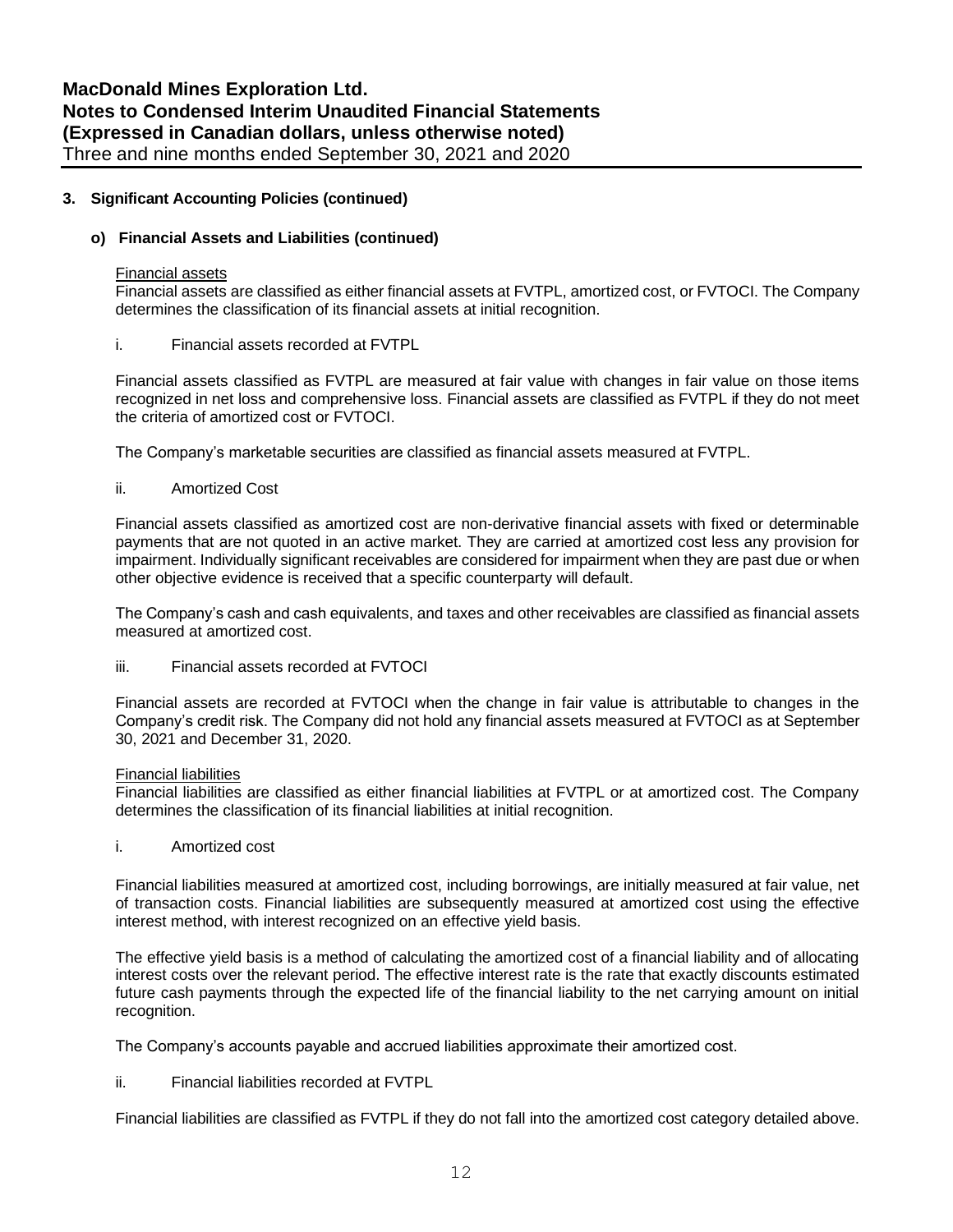#### **o) Financial Assets and Liabilities (continued)**

#### Transaction costs

Transaction costs associated with financial instruments carried at FVTPL are expensed as incurred, while transaction costs associated with all other financial instruments are included in the initial carrying amount of the asset or the liability.

#### Recognition and measurement

Instruments classified as FVTPL are measured at fair value with gains and losses arising from the changes in fair value of the securities presented in the statement of loss and comprehensive loss as the net unrealized gains or losses in the period they arise. Instruments classified as amortized cost are measured at amortized cost using the effective interest rate method. Instruments classified as FVOCI are measured at fair value with unrealized gains and losses recognized in other comprehensive loss.

#### Determination of fair values

The determination of fair value requires judgement and is based on market information, where available and appropriate. At the end of each financial reporting period, the Company's management estimates the fair value of securities based on quoted trading prices at the end of the reporting period or the closing trade price on the last day the security traded if there were no trades at the end of the reporting period.

#### Disposition of marketable securities

Realized gains or losses on the disposal of securities and unrealized gains and losses on securities classified as FVTPL are reflected in profit or loss on the transaction date and are calculated on a weighted average cost basis.

#### Derecognition of financial liabilities

The Company de-recognizes financial liabilities when the obligations are discharged, cancelled or expire. The difference between the carrying amount of the financial liability derecognized and the consideration paid and payable, including any non-cash assets transferred or liabilities assumed, is recognized in the statement of loss and comprehensive loss.

#### Impairment of financial assets

Financial assets not measured at FVTPL are assessed for indicators of impairment at the end of each reporting period. Financial assets are impaired when there is objective evidence that, as a result of one or more events that occurred after the initial recognition of the financial assets, the estimated future cash flows of the financial assets have been negatively impacted. Evidence of impairment could include: significant financial difficulty of the issuer or counterparty; default or delinquency in interest or principal payments; or the likelihood that the borrower will enter bankruptcy or financial reorganization.

The carrying amounts of the Company's financial assets are reviewed at each reporting date to determine if there is any indication of impairment. As of September 30, 2021 and December 31, 2020, the fair values of the financial assets classified at amortized cost approximated their carrying value due to their short-term nature.

#### Financial instruments recorded at fair value

Financial instruments recorded at fair value on the statements of financial position are classified using a fair value hierarchy that reflects the significance of the inputs used in making the measurements. The fair value hierarchy has the following levels: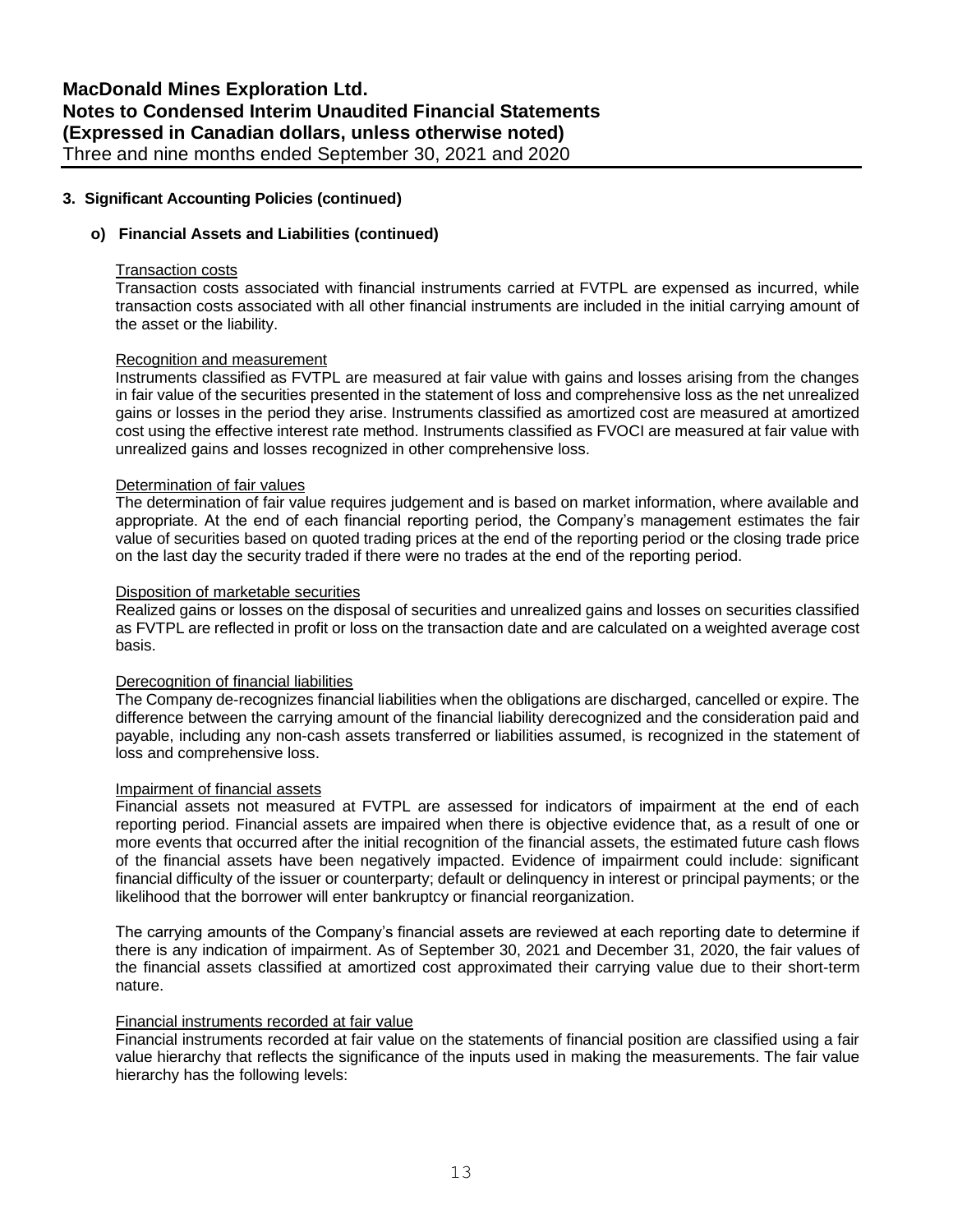#### **o) Financial Assets and Liabilities (continued)**

- Level 1 valuation based on unadjusted quoted prices in active markets for identical assets or liabilities:
- Level 2 valuation techniques based on inputs other than quoted prices included in Level 1 that are observable for the asset or liability, either directly (i.e. as prices) or indirectly (i.e. derived from prices); and
- Level 3 valuation techniques using inputs for the asset or liability that are not based on observable market data (i.e. unobservable inputs).

As at September 30, 2021, the Company's marketable securities were valued at \$198,175 (December 31, 2020 - \$768,289) and comprised:

- Noble Mineral Exploration Inc. ("Noble") warrants held that are measured using the Black-Scholes model and classified as Level 2 (see Note 10(b)).
- Quebec Silica Resources Corp ("Quebec Silica") common shares held that are measured at fair value and classified as Level 1 (see Note 10(c)).

#### **p) Leases**

The Company determines if an arrangement is a lease at contract inception by evaluating if the contract conveys the right to control the use of identified assets during the period of use. A right-of-use ("ROU") asset represents the Company's right to use an identified asset for the lease term and a lease liability represents the Company's obligation to make payments as set forth in the lease agreement. ROU assets and lease liabilities are included on the Company's statements of financial position and are recognized based on the present value of the future lease payments at the lease commencement date over the expected lease term which includes options to extend or terminate the lease when it is reasonably certain those options will be exercised. The interest rate used to determine the present value of the future lease payments is the Company's incremental borrowing rate at lease inception, because the interest rate implicit in the lease is generally not readily determinable. A ROU asset initially equals the lease liability, adjusted for any lease payments made prior to lease commencement and any lease incentives. All leases are recorded on the statements of financial position except for leases with an initial term of less than 12 months. ROU assets are amortized on a straight-line basis over the shorter of the remaining useful life of the asset and lease term. Amortization expense is recognized in the statements of loss and comprehensive loss.

#### **q) New Accounting Standards and Amendments**

Certain pronouncements have been issued by the IASB that are effective for annual periods beginning on or after January 1, 2020. The Company has assessed the amendments and determined that there is no material impact on the accounting and presentation of the financial statements.

Certain pronouncements have been issued by the IASB that are applicable for accounting periods after December 31, 2020. There are currently no such pronouncements that are expected to have a significant impact on the Company's financial statements upon adoption.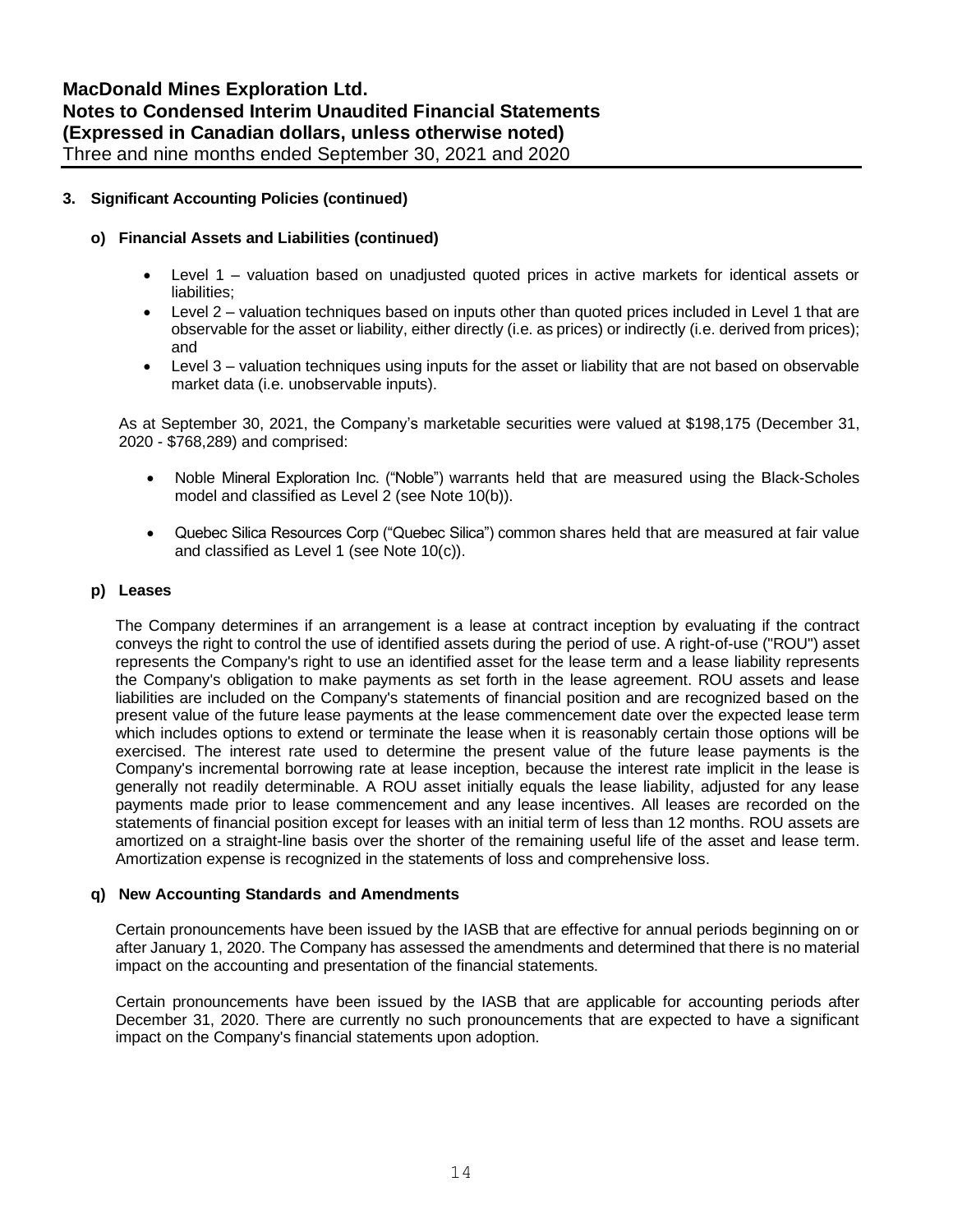#### **r) Critical Accounting Judgements and Estimates**

The preparation of these financial statements requires management to make certain estimates, judgments and assumptions that affect the reported amounts of assets and liabilities at the date of the financial statements and reported amounts of income and expenses during the reporting periods. Actual outcomes could differ from these estimates.

These financial statements include estimates that, by their nature, are uncertain. The impacts of such estimates are pervasive throughout these financial statements and may require accounting adjustments based on future occurrences. Revisions to accounting estimates are recognized in the period in which the estimate is revised and future periods if the revision affects both current and future periods. These estimates are based on historical experience, current and future economic conditions and other factors, including expectations of future events that are believed to be reasonable under the circumstances.

Significant assumptions about the future that management has made that could result in a material adjustment to the carrying amounts of assets and liabilities, in the event that actual results differ from estimates made, relate, but are not limited to, the following:

#### *Fair Value of Investment in Securities Not Quoted in an Active Market*

Where the fair values of financial assets and financial liabilities recorded on the statements of financial position, including equities and warrants, cannot be derived from active markets, they are determined using a variety of valuation techniques. The inputs to these models are derived from observable market data where possible; where observable market data is not available, management's judgment is required to establish fair values.

#### *Warrants*

The Company uses the Black-Scholes option pricing model to calculate the value of warrants issued as part of the Company's private placements. The Black-Scholes model requires six key inputs to determine a value for a warrant: risk free interest rate, exercise price, market price at date of issue, expected dividend yield, expected life and expected volatility. Certain of the inputs are estimates which involve considerable judgment and are, or could be, affected by significant factors that are out of the Company's control. For example, a longer expected life of the warrant or a higher volatility number used would result in an increase in the warrant value.

#### *Going concern*

The preparation of these financial statements requires management to make judgments regarding the going concern of the Company as previously discussed in Note 1.

#### *Share-based compensation and warrant valuation*

The Black-Scholes option valuation model used by the Company to determine fair values for stock-based compensation was developed for use in estimating the fair value of freely traded options. This model requires input of highly subjective assumptions including future stock volatility and expected time until exercise. Changes in the subjective input assumptions can materially affect a stock option's fair value estimate.

#### *Deferred taxes*

The estimation of income taxes includes evaluating the recoverability of deferred tax assets based on an assessment of the Company's ability to utilize the underlying future tax deductions against future taxable income prior to expiry of those deductions. Management assesses whether it is probable that some or all of the deferred tax assets will not be realized. The ultimate realization of deferred tax assets is dependent upon the generation of future taxable income, which in turn is dependent upon the successful discovery, extraction, development and commercialization of mineral reserves. To the extent that management's assessment of the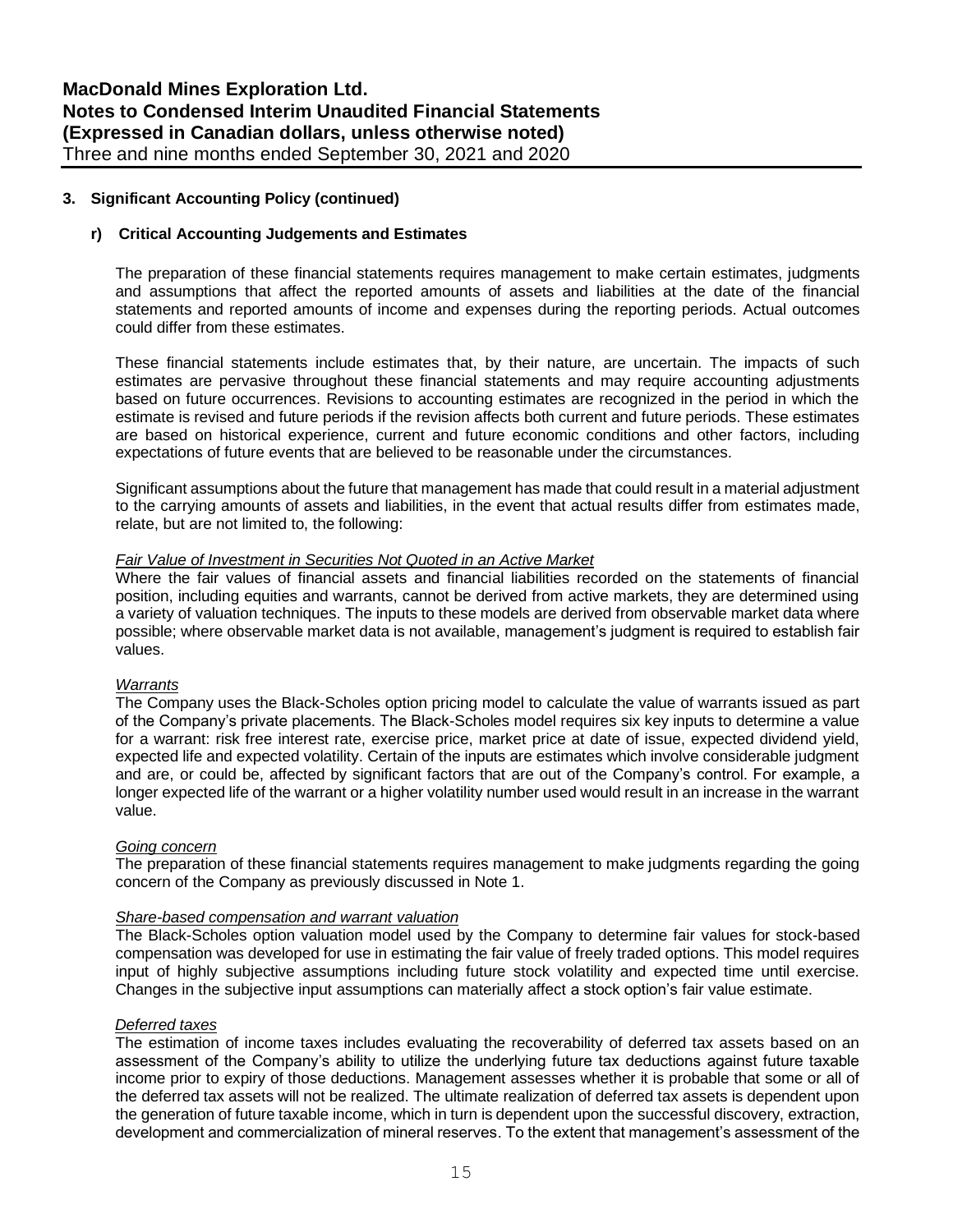#### **r) Critical Accounting Judgements and Estimates (continued)**

Company's ability to utilize future tax deductions changes, the Company would be required to recognize more or fewer deferred tax assets, and deferred tax provisions or recoveries could be affected.

#### *Deferred Flow-Through Premium Estimates*

Recorded costs of flow-through share premium liabilities reflect premiums received by the Company on the issue of flow-through shares. The premium is subject to measurement uncertainties and requires the Company to assess the value of non-flow-through shares. The determination is subjective and does not necessarily provide a reliable single measure of the fair value of the premium liability.

#### *Provision for Flow-Through Shares*

Management estimates the probability each year for the likelihood of the provision. Changes to the probability can affect the carrying value of the provision as disclosed in Note 12.

#### *Income, value added, withholding and other taxes*

The Company is subject to income, value added, withholding and other taxes. Significant judgment is required in determining the Company's provisions for taxes. There are many transactions and calculations for which the ultimate tax determination is uncertain during the ordinary course of business. The Company recognizes liabilities for anticipated tax audit issues based on estimates of whether additional taxes will be due. The determination of the Company's income, value added, withholding and other tax liabilities requires interpretation of complex laws and regulations. The Company's interpretation of taxation law as applied to transactions and activities may not coincide with the interpretation of the tax authorities. All tax related filings are subject to government audit and potential reassessment subsequent to the end of the financial statement reporting period. Where the final tax outcome of these matters is different from the amounts that were initially recorded, such differences will impact the tax related accruals and deferred income tax provisions in the period in which such a determination is made.

#### **4. Capital Management**

The Company manages its capital structure and makes adjustments to it, based on the funds available to the Company, in order to support the acquisition and exploration of mineral properties. The Board of Directors does not establish quantitative return on capital criteria for management, but rather relies on the expertise of the Company's management to sustain future development of the business. The Company defines its capital to comprise its shareholders' equity, specifically its capital stock, warrant reserve, contributed surplus and accumulated deficit. The properties in which the Company currently has an interest are in the early exploration stage; as such the Company is dependent on external financing to fund its activities. In order to carry out the planned exploration activity and pay for administrative costs, the Company will spend its existing working capital and raise additional amounts as needed.

Management reviews its capital management approach on an ongoing basis and believes that this approach, given the relative size of the Company, is reasonable. There were no changes in the Company's approach to capital management during the nine months ended September 30, 2021 and 2020.

#### **5. Financial Risks Factors**

The Company's activities expose it to a variety of financial risks, including credit risk, liquidity risk and market risk (including interest rate and foreign exchange rate risk).

Risk management is carried out by the Company's management team with guidance from the Company's Audit Committee under policies approved by the Board of Directors. The Board of Directors also provides regular guidance for overall risk management.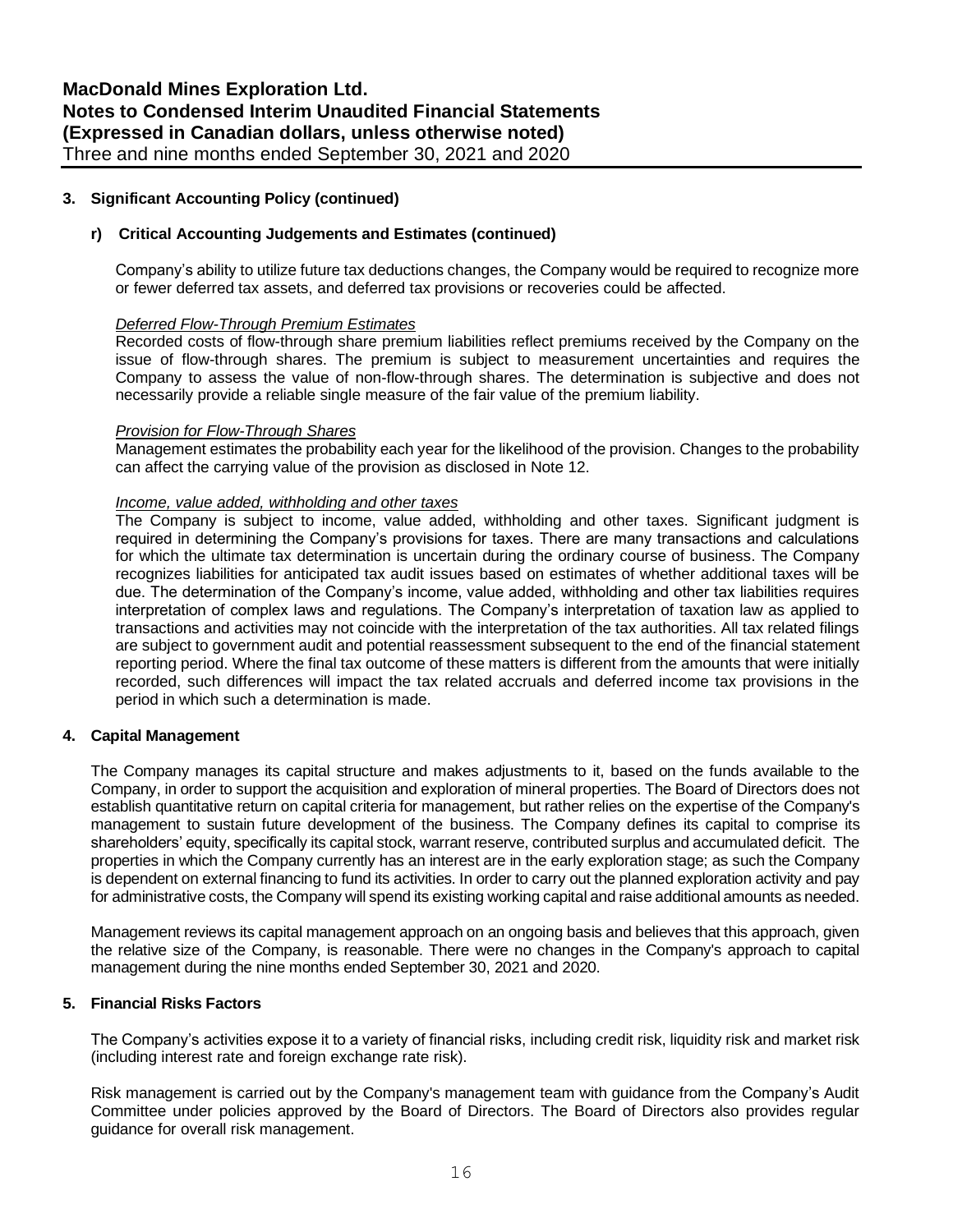#### **5. Financial Risks Factors (continued)**

#### *Credit Risk*

Credit risk is the risk of loss associated with a counterparty's inability to fulfil its payment obligations. The Company's credit risk is primarily attributable to cash and cash equivalents. Cash and cash equivalents consist of cash on deposit with banks. Included in taxes and other receivables at September 30, 2021 is \$12,300 (December 31, 2020 - \$138,092) relating to sales taxes receivable from various Canadian governments. Management believes that the credit risk concentration with respect to its financial instruments is not significant.

#### *Liquidity Risk*

The Company's liquidity risk is the risk that Company has insufficient funds to settle its contractual financial liabilities as they fall due. The Company manages this risk by ensuring sufficient funds are available as contractual cash flows become due.

As at September 30, 2021, the Company had a cash and cash equivalents balance of \$226,555 (December 31, 2020 - \$1,883,960), as well as marketable securities of \$198,175 (December 31, 2020 - \$768,289), to settle current liabilities of \$514,325 (December 31, 2020 - \$691,969).

While the Company has been successful in obtaining required funding in the past, there is no assurance that future financings will be available.

#### *Market Risk*

Market risk is the risk of loss that might arise from changes in market factors such as interest rates, foreign exchange rates, and commodity and equity prices.

i) Interest Rate Risk:

Interest rate risk is the risk that the fair value or future cash flows of a financial instrument will fluctuate due to changes in market interest rates. The Company is exposed to limited interest rate risk, as it only holds cash and cash equivalents and does not have any interest-bearing debt.

ii) Foreign Currency Risk:

The Company holds a bank account denominated in United States dollars and is subject to risk of fluctuations in the exchange rate of the United States dollar against the Canadian dollar. As at September 30, 2021 and December 31, 2020, the Company had a minimal balance in its US bank account; therefore, the impact of any change in the United States dollar against the Canadian dollar would be insignificant.

#### **6. Cash and Cash Equivalents**

Cash and cash equivalents consist of:

|                  | <b>September 30, 2021</b> | December 31, 2020 |
|------------------|---------------------------|-------------------|
|                  |                           |                   |
| Cash deposit     | 196,555                   | 1,853,960         |
| Cash equivalents | 30,000                    | 30,000            |
|                  | 226,555                   | 1,883,960         |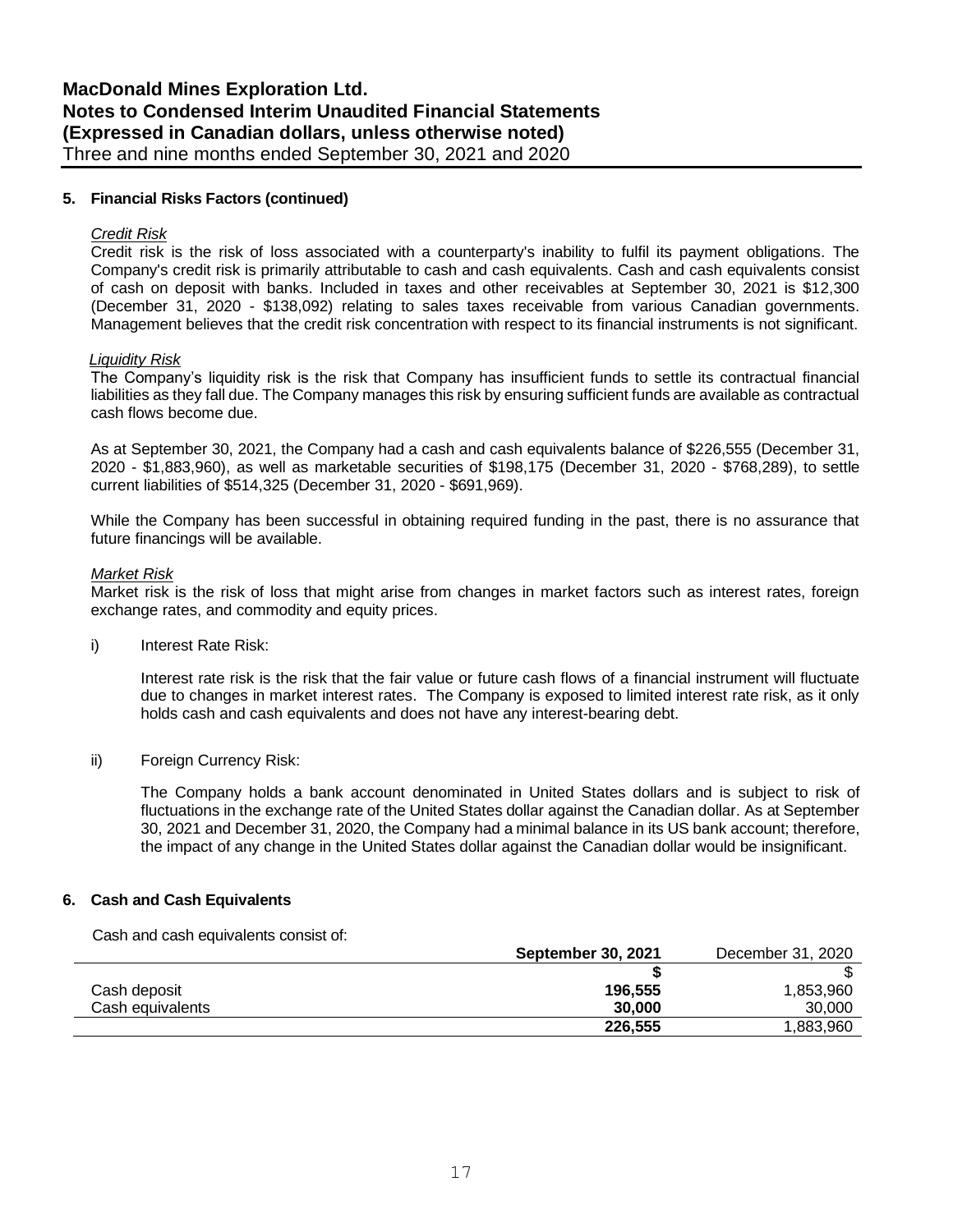#### **7. Taxes and other receivables**

|                        | <b>September 30, 2021</b> | December 31, 2020 |
|------------------------|---------------------------|-------------------|
|                        |                           |                   |
| Taxes recoverable      | 12.300                    | 138,092           |
| Due from related party | $\blacksquare$            | 31.420            |
|                        | 12.300                    | 169.512           |

#### **8. Equipment**

The following tables summarize the Company's equipment carrying values:

|                              |         | <b>Accumulated</b>  | Carrying |
|------------------------------|---------|---------------------|----------|
| <b>September 30, 2021</b>    | Cost    | <b>Depreciation</b> | Value    |
|                              |         |                     |          |
| <b>Exploration equipment</b> | 124,658 | (89, 548)           | 35.110   |
| Vehicles                     | 79.863  | (60, 346)           | 19,517   |
|                              | 204,521 | (149,894)           | 54.627   |

| December 31, 2020            | Cost    | Accumulated<br>Depreciation | Carrying<br>Value |
|------------------------------|---------|-----------------------------|-------------------|
|                              |         |                             |                   |
| <b>Exploration equipment</b> | 83,739  | (83, 472)                   | 267               |
| Vehicles                     | 79.863  | (50,660)                    | 29,203            |
|                              | 163,602 | (134,132)                   | 29,470            |

#### **9. Leases**

#### **a) Right-of-Use Asset**

| Balance, January 1, 2020    |           |
|-----------------------------|-----------|
| Additions                   | 45,398    |
| Depreciation for the year   | (3,850)   |
| Balance, December 31, 2020  | 41,548    |
| Depreciation for the period | (5,589)   |
| Disposal                    | (35, 959) |
| Balance, September 30, 2021 |           |

The Company's lease contract was for exploration equipment.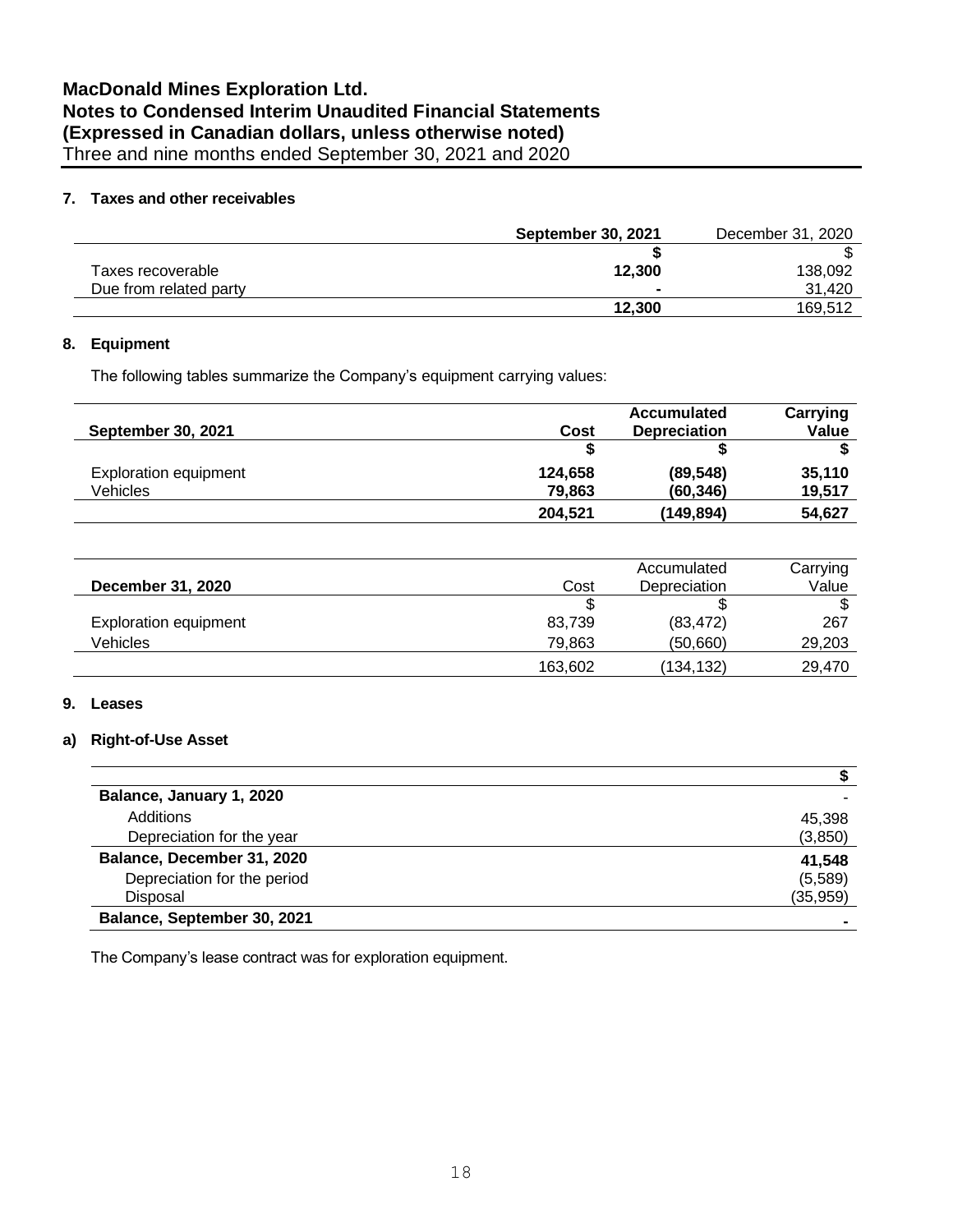#### **9. Leases (continued)**

#### **b) Lease Obligation**

| Balance, December 31, 2019                                     |           |
|----------------------------------------------------------------|-----------|
| Additions                                                      | 41.414    |
| Lease payments                                                 | (1,991)   |
| Interest expense                                               | 215       |
| Balance, December 31, 2020                                     | 39,638    |
| Lease payments                                                 | (5, 975)  |
| Interest expense                                               | 554       |
| Lease obligation transferred on disposal of right-of-use asset | (34, 217) |
| Balance, September 30, 2021                                    |           |

The Company calculated the lease obligation based on the net present value of the future lease payments. The obligation was calculated using an incremental borrowing rate of 5.95%. During the nine months ended September 30, 2021 the Company disposed of its right-of-use asset resulting in a loss on disposal of \$1,741 which was recorded in the statements of loss and comprehensive loss.

#### **10. Mineral Properties**

The Company has ownership interests in the one exploration project, namely the Scadding-Powerline-Jovan ("SPJ") project.

The following table summarizes the cumulative exploration and evaluation expenditures the Company has incurred on the SPJ project:

| Balance, December 31, 2019                            | 3,953,569 |
|-------------------------------------------------------|-----------|
| Exploration expenditures & property acquisition costs | 3,433,012 |
| Balance, December 31, 2020                            | 7,386,581 |
| Exploration expenditures & property acquisition costs | 1,913,091 |
| Balance, September 30, 2021                           | 9,299,672 |

#### a) Scadding-Powerline-Jovan Property

The SPJ property consists of the Scadding, Powerline, Jovan, Blueberry, Loney and Golden Copper properties.

On April 24, 2019, the Company signed definitive agreements with both Northern Sphere Mining Corp. ("Northern Sphere") and Currie Rose Resources Inc. ("Currie Rose") to purchase a 100% interest in the leases comprising the

Scadding Mine, as well as additional mineral claims that surround the permitted Scadding Mine site (collectively, the "Scadding Mine"), which is located in Scadding Township near the Wanapitei – Ashigami Lakes district, 40 kilometres east of Sudbury, Ontario. The site was initially mined by Northgate Exploration in the 1980's.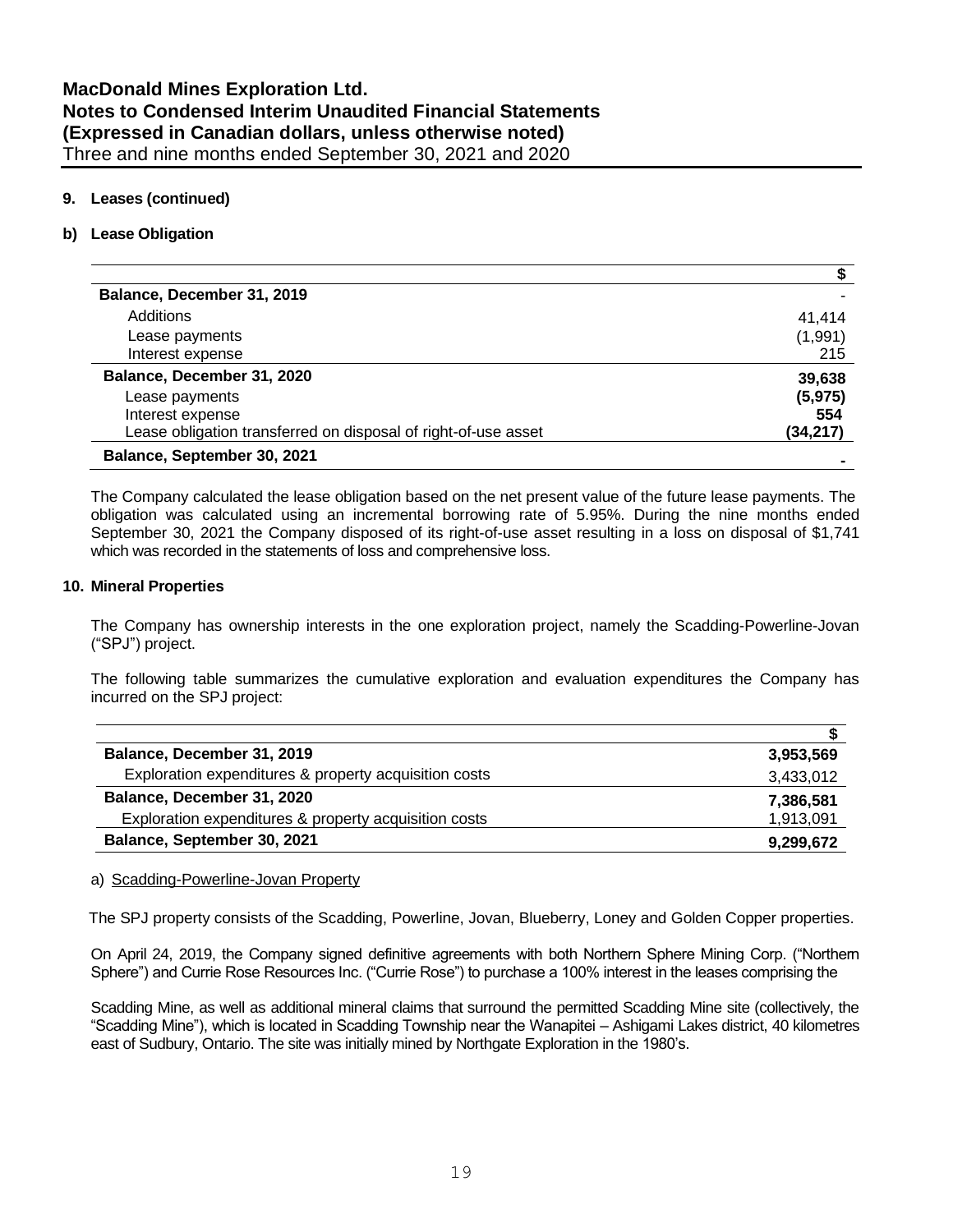#### **10. Mineral Properties (continued)**

To acquire Northern Sphere's 51% interest in the Scadding Mine and a 100% interest in the surrounding claims, the Company satisfied the following conditions:

- issued 10,000,000 of the Company's common shares upon transfer of title (the shares were issued on September 10, 2019, with a fair value of \$900,000 (see Note 15(a));
- made a \$100,000 cash payment (this was paid on the signing of definitive agreements); and
- incurred \$300,000 in eligible exploration expenditures in the 12-month period following acquisition of the Scadding Mine.

The agreement with Northern Sphere is subject to both a standstill clause and voting requirements.

To acquire Currie Rose's 49% interest in the Scadding Mine, the Company satisfied the following conditions:

- issued 8,000,000 of the Company's common shares (the shares were issued on September 4, 2019, with a fair value of \$640,000 (see Note 15(a));
- made a \$50,000 cash payment on transfer of title (this was paid on the signing of definitive agreements); and
- incurred \$1.5M of eligible exploration expenditures on the leases partially comprising the Scadding Mine within a three-year period following acquisition.

As part of the agreement, Currie Rose retains a 3% Net Smelter Return ("NSR") on the property. Upon reaching commercial production, the Company agrees to pay Currie Rose \$2,000,000 in exchange for a reduction of the NSR to 2.5%. An additional 1% of the NSR can be bought back for \$1,000,000. 514 Finance Inc. acted as an arms-length advisor for this transaction and the Company issued 2,000,000 common shares for its services. The fair value of the shares issued was \$160,000 (see Note 15(a)).

On July 9, 2019, the Company entered into an agreement with Blueberry Cobalt Project Corp. to purchase a 100% interest in certain claims located in Greater Sudbury, Ontario. In consideration for the purchase of the mining claims the Company paid \$50,000 in cash and issued 3,000,000 common shares. The fair value of the shares issued was \$150,000 (see Note 15(a)).

On September 2, 2019, the Company entered into an agreement with Klondike Bay Resources (Loney Property) to acquire a 100% interest in 151 claims in the Wanapitei Lake area, 33 kilometres northeast of Sudbury, Ontario. The terms of the purchase agreement require the following payments:

- \$20,000 and 200,000 shares on the signing of the definitive agreement (the cash was paid on signing the agreement, while the Company issued 200,000 common shares on November 8, 2019). The fair value of the shares issued was \$20,000 (see Note 15(a)).
- \$30,000 and 300,000 shares on or before first anniversary of agreement (the shares were issued on September 30, 2020 with a fair value of \$33,000 (see Note 15(a)), while the cash payment of \$30,000 was made on November 3, 2020); and
- \$30,000 and 250,000 shares on or before the second anniversary of the agreement (the shares were issued on September 17, 2021 with a fair value of \$12,500 (see Note 15(a)), while the cash payment of \$30,000 was made on September 24, 2021).

On October 2, 2019, the Company entered into an agreement with Golden Copper Corp. to purchase a 100% interest in 38 mining claims located 35 kilometres from downtown Sudbury, Ontario. The Company made a cash payment of \$5,000 upon signing the definitive agreements. On November 8, 2019, the Company issued 1,875,000 common shares. The fair value of the shares issued was \$187,500 (see Note 15(a)).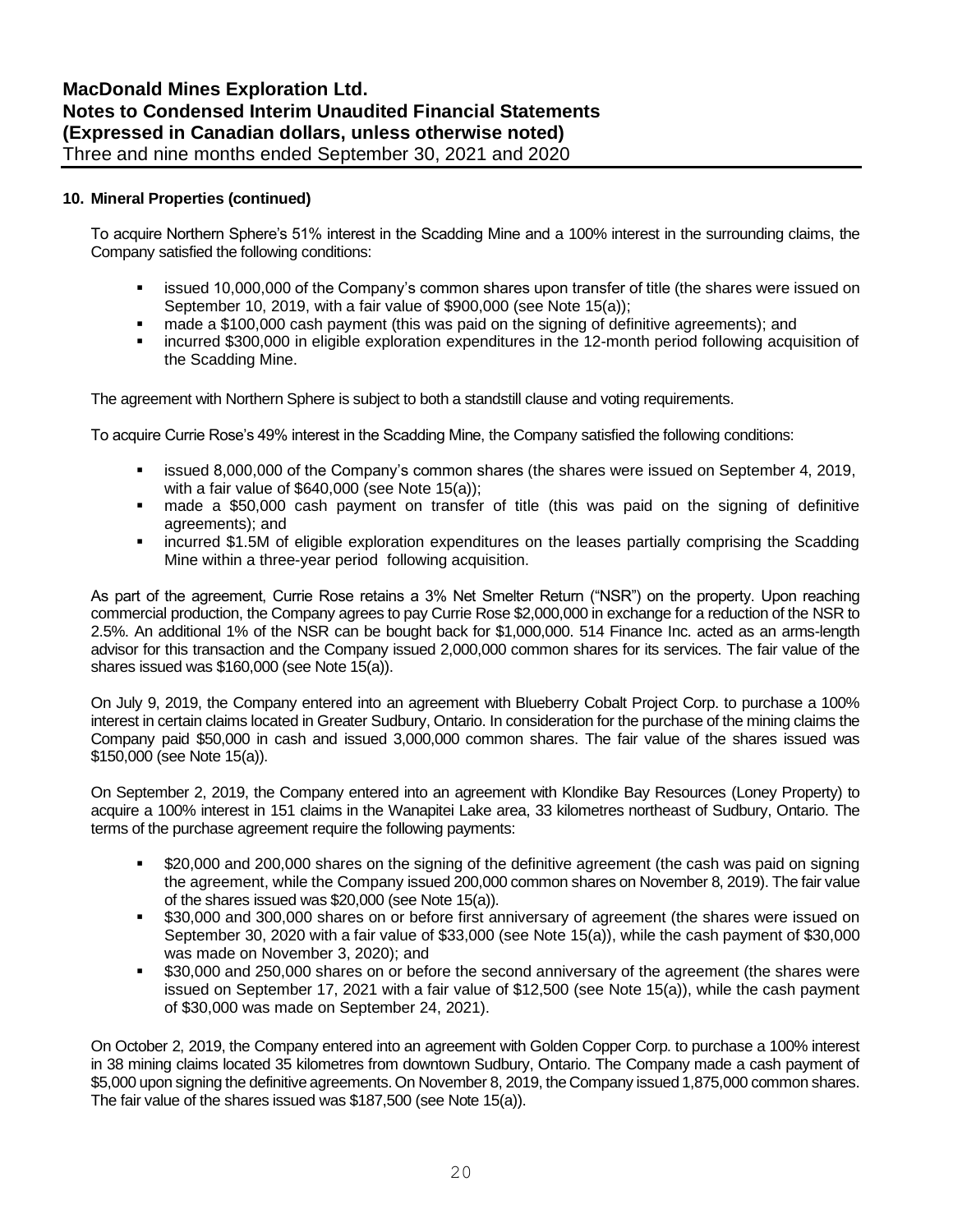#### **10. Mineral Properties (continued)**

On July 18, 2018, the Company announced it acquired an option to earn 100% interests in the Jovan and Powerline properties. The purchase price was structured to be payable over a three-year period and included cash payments totalling \$225,000, the issuance of commons shares valued at \$180,000 and the commitment to spend up to \$800,000 in exploration activities. The Company made a cash payment of \$37,500 upon signing the definitive agreements. On October 5, 2018, the Company issued 500,000 common shares with a fair value of \$20,000 pursuant to the definitive agreement. On August 14, 2019, in accordance with agreement, the Company issued 800,000 common shares with a fair value of \$40,000 (see Note 15(a)) and paid \$45,500 in cash. On August 6, 2020, the Company made a cash payment of \$66,000 and on September 14, 2020, the Company issued 409,091 common shares with a fair value of \$45,000 in accordance with the agreement (see Note15(a)). On July 15, 2021, the Company made a cash payment of \$26,000 and as at September 30, 2021 the Company had an accrued amount of \$50,000 for the remaining balance owing which was paid subsequent to the quarter end.

On February 15, 2021, the Company entered into an agreement to acquire a 100% interest in four claims (the "Claims") located on the Jovan property. This acquisition added 36 hectares to the Company's land position. Total consideration for the purchase of the mining claims was \$150,000, of which \$75,000 was paid in cash on the signing of the agreement and \$75,000 was paid in common shares of the Company based on the previous 5-day VWAP. In total 1,071,429 common shares were issued on April 21, 2021 with a deemed value of \$0.07 each.

#### b) Holdsworth Property

On December 7, 2016 (the "Effective Date"), the Company entered into an Option and Joint Venture ("JV") agreement ("the Option Agreement") with Noble to advance exploration on Noble's Wawa-Holdsworth Gold and Silver Project (the "Holdsworth Project"), located 25 kilometres northeast of Wawa, Ontario. Subject to the terms and conditions of the Option Agreement, the Company had the right to earn up to an undivided 75% interest in the Project, comprising of a first option to earn a 51% base interest (the "Base Interest") and a second option to earn an additional 24% interest. The property covers 18 contiguous patented mining claims covering approximately 285 hectares.

To earn an initial 51% undivided interest in the Holdsworth Project, the Company issued 2,500,000 of its common shares and 2,500,000 share purchase warrants to Noble and had to incur a minimum of \$1,200,000 in expenditures in the 18-month period following the Effective Date. The share purchase warrants had an exercise price of \$0.15 and expired 3 years from the date of issue. The Company issued the common shares and share purchase warrants on January 12, 2017. To earn the additional 24% undivided interest, the Company was to incur a further \$1,000,000 of expenditures on or before the second anniversary of the date the 51% interest is exercised and the Base Interest is earned and make a payment of \$100,000 to Noble.

On May 3, 2017, the Option Agreement was replaced with a purchase agreement whereby the Company agreed to acquire the Holdsworth Project from Noble (the "Purchase Agreement"). The purchase price comprised the following: (i) 5,500,000 units of the Company; (ii) the granting of a 1.5% net smelter return royalty in favour of Noble; and (iii) the payment of the equivalent of 5,000 ounces of gold once a mineral reserve or resource had been identified compliant with National Instrument 43-101 guidelines. Each unit comprised one common share and one share purchase warrant of the Company, with each share purchase warrant having an exercise price of \$0.30 and a 3-year term from the date of issue. The Purchase Agreement supersedes the Option Agreement. Payment of the 5,500,000 units was to be issued in tranches to ensure Noble's shareholdings in the Company did not exceed 9.9%.

On October 25, 2018, the Company announced that it had elected to cease any further work at its Holdsworth Project and rather focus its efforts on the Jovan and Powerline properties. The remaining units will no longer be issued under the Purchase Agreement. In total, the Company issued 5,225,000 units to Noble under the Purchase Agreement.

On August 24, 2020, the Company entered into an agreement with Noble to sell all of its interest in the Holdsworth Project back to Nobel. As consideration for the property, Noble issued to the Company 4,000,000 common shares of Noble, as well as 2,000,000 warrants which expire 3 years after issuance and are exercisable at \$0.15 per common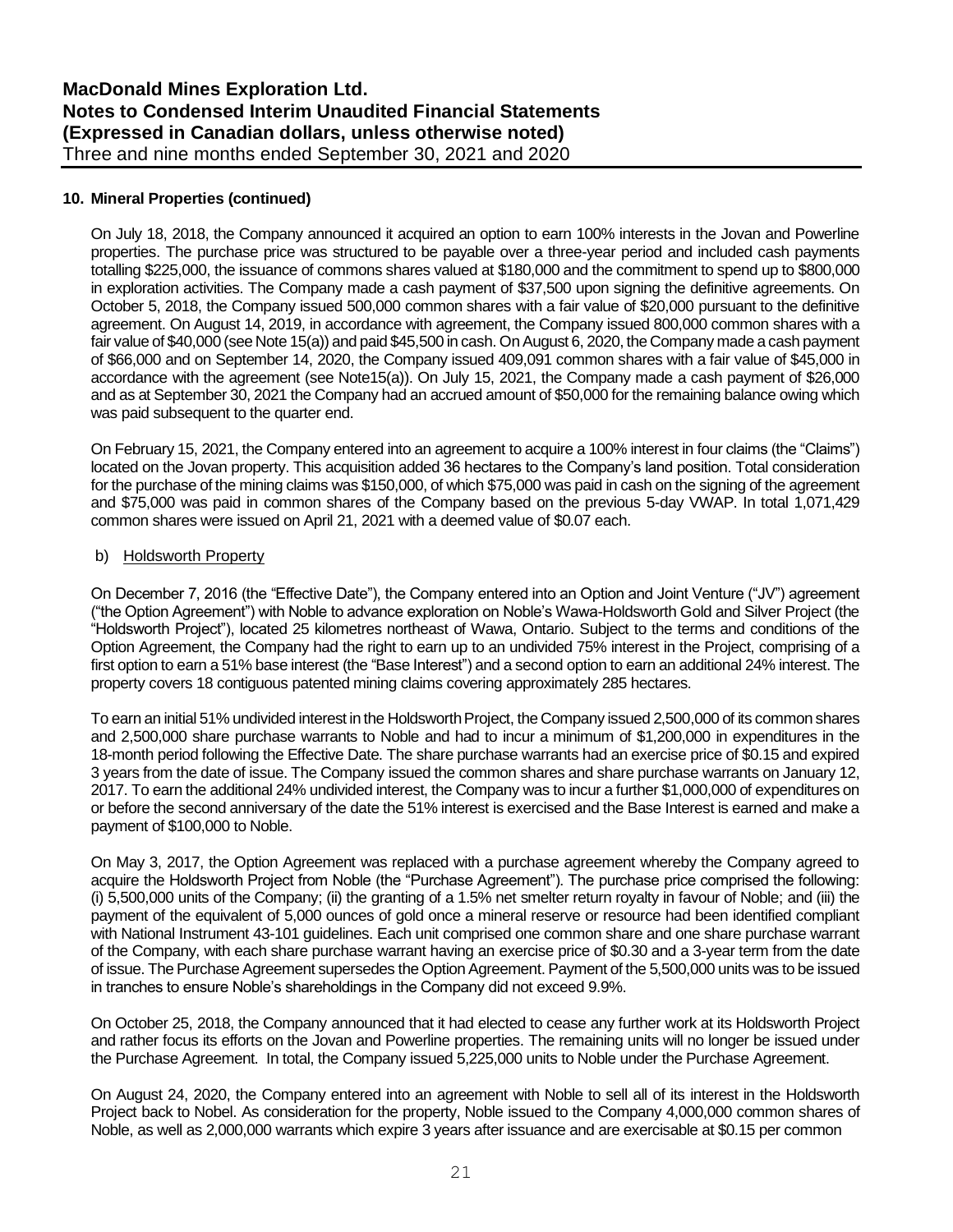#### **11. Mineral Properties (continued)**

share of Noble. The fair value of the common shares received on August 24, 2020 was \$0.09 per share, equal to Noble's closing price on the TSX Venture Exchange on August 24, 2020, while the fair value of the warrants received was determined using the Black-Scholes model to be \$0.06 each. The fair value of the total consideration received was \$481,419, which was recorded as other income in the statements of loss and comprehensive loss.

#### c) Charlevoix-Silica Property

On November 18, 2016, the Company entered into a purchase agreement with 9019-5504 Quebec Inc. to acquire a 100% interest in certain mining claims located in the Province of Quebec known as the Charlevoix-Silica Property. In consideration for the purchase of the mining claims, the Company issued 9,000,000 common shares on January 12, 2017 valued at \$0.07 per share, for a total fair value of \$630,000.

On February 16, 2021, the Company entered into an agreement with Quebec Silica to sell all of its interest in the Charlevoix-Silica Property. As consideration for the property, Quebec Silica issued to the Company 1,000,000 of its common shares. The fair value of the common shares received was \$0.05 per share, determined using Quebec Silica's share price for its most recent financing prior to the transaction, for a total fair value received of \$50,000. This was recorded as other income in the statements of loss and comprehensive loss.

#### d) McFaulds Lake and Area Properties

The Company had held property in this region of Northern Ontario since 2004. During the year ended December 31, 2020, the Company sold its remaining interests in the McFaulds Lake and area properties to Juno, a private company. As consideration for the properties, the Company received \$55,000 in cash and 500,000 common shares in the capital of Juno. The fair value of the common shares received was \$0.20 per share, determined using Juno's share price for its most recent financing prior to the transaction. The fair value of the shares received was valued at \$100,000 and the total consideration received of \$155,000 was recorded as other income in the statements of loss and comprehensive loss. On January 22, 2021, the Company sold all of its shares in Juno to various third parties for a total sum of \$185,000 representing a price of \$0.37 per common share.

#### **11. Accounts Payable and Accrued Liabilities**

|                            | <b>September 30, 2021</b> | December 31, 2020 |
|----------------------------|---------------------------|-------------------|
|                            |                           |                   |
| Accounts payable           | 216,413                   | 323.428           |
| <b>Accrued liabilities</b> | 134.521                   | 128,702           |
|                            | 350,934                   | 452,130           |

#### **12. Provision for Flow-Through Shares**

During the year ended December 31, 2015, the Company underwent an audit conducted by the Canada Revenue Agency ("CRA") for the calendar years 2010 to 2013. As a result of the audit, CRA adjusted the amount of qualifying expenditures that were renounced to subscribers aggregating approximately \$2,500,000. The Company did not appeal the adjustment resulting in the subscribers being reassessed tax payable for calendar years 2010-2013 for which the Company was ultimately responsible. In addition, CRA assessed additional Part XII.6 tax of \$255,043 to the Company in connection with the shortfall, which was paid in January 2017.

At September 30, 2021, there is a provision of \$200,891 (December 31, 2020 - \$217,698) representing the estimated amount of repayments to subscribers, related to the 2010-2013 shortfalls in flow-through eligible exploration expenditures, that the Company currently expects to incur. During the nine months ended September 30, 2021, the Company made cash payments of \$16,807 to settle obligations to subscribers.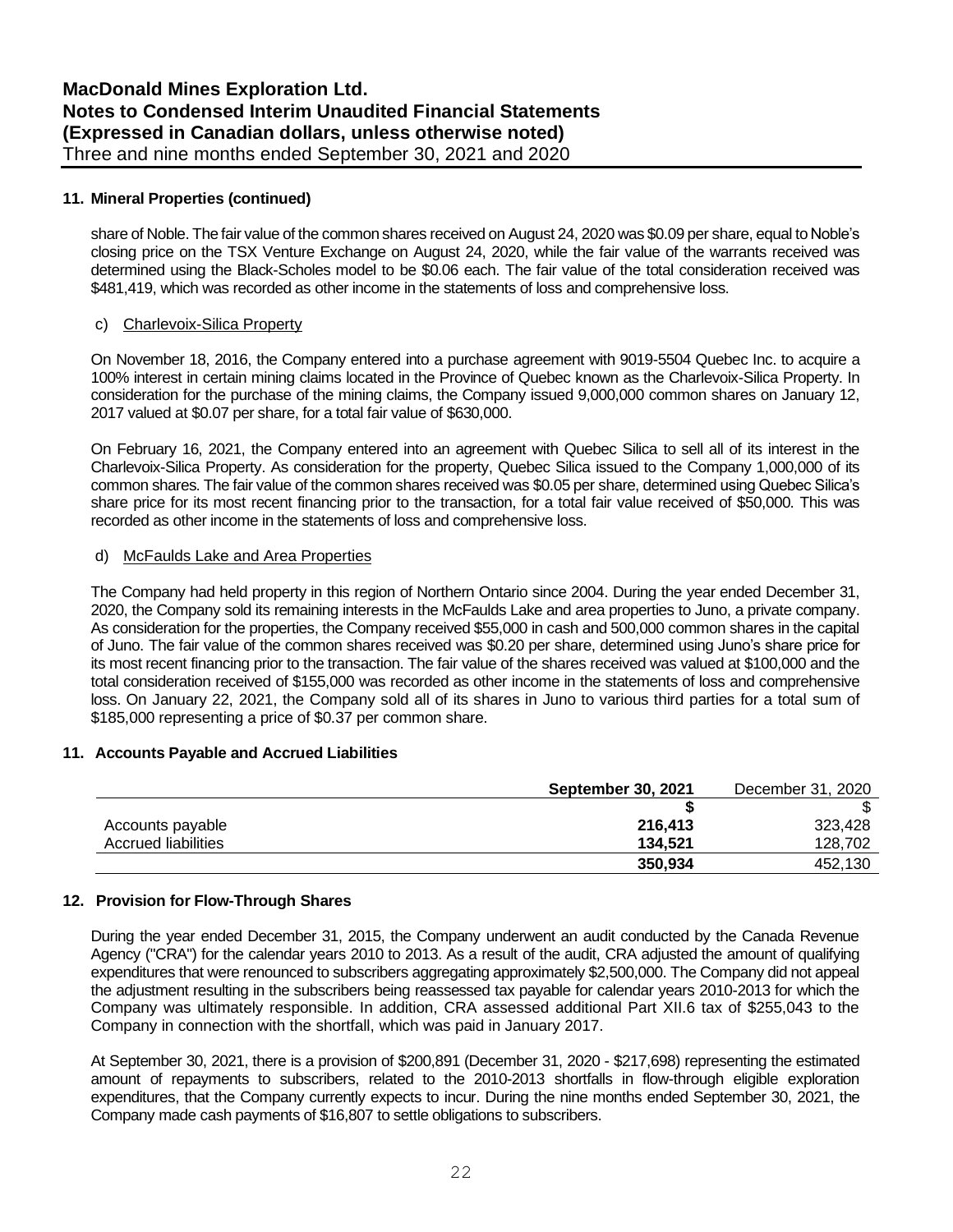#### **13. Proceeds from Sale of Marketable Securities**

During the nine months ended September 30, 2021, \$695,345 was received from the sale of marketable securities, comprising \$510,345 from the sale of Noble shares on the TSXV that were received from the sale of the Holdsworth property (fair value of \$481,419 received; see Note 10(b)) and \$185,000 from the private sale of Juno shares to third parties that were received from the sale of the McFaulds Lake and area properties (fair value of \$155,000 received; see Note 10(d)).

#### **14. Related Party Transactions and Balances**

Key management personnel are those persons having authority and responsibility for planning, directing and controlling the activities of the Company. Key management personnel include the Board of Directors and the executive management team, which comprises: (i) the President and Chief Executive Office; and (ii) the Chief Financial Officer.

Compensation for key management personnel of the Company for the nine months ended September 30, 2021 and 2020 was as follows:

|                      | 2021    | 2020    |
|----------------------|---------|---------|
|                      |         |         |
| Short-term benefits  | 202,500 | 176.169 |
| Share-based payments |         | 495,603 |
|                      | 202,500 | 671,772 |

#### **15. Shareholders' Equity**

#### **a) Share Capital**

The Company's authorized share capital includes an unlimited number of Class "A" common shares having no par value. At September 30, 2021, 214,615,719 common shares (December 31, 2020 – 213,294,290; September 30, 2020 – 211,840,290) were issued and outstanding. Please refer to the statements of changes in shareholders' equity (deficiency) for movements in share capital during the nine months ended September 30, 2021 and 2020.

On April 21, 2020, the Company closed a non-brokered private placement financing for gross proceeds of \$994,781. The Company issued 7,388,480 units at a price of \$0.065 per unit and 7,350,428 flow-through common shares at a price of \$0.07 per common share. Each unit consisted of one common share and one-half of one common share purchase warrant exercisable for a period of two years at an exercise price of \$0.10 per warrant. As part of the financing the Company paid \$65,242 cash commission and issued 396,217 finders shares valued at \$27,735. The fair value of the warrants issued under the financing was \$0.06 per warrant (see Note 15(c)).

On August 5, 2020 the Company closed a non-brokered private placement offering for total gross proceeds of \$4,245,850 consisting of: (i) 9,332,223 "charity flow-through" units at a price of \$0.135 each; and (ii) 29,860,000 "flowthrough" units at a price of \$0.10 each. Each unit was comprised of one common share and one-half of one common share purchase warrant. Each warrant shall be exercisable to acquire one common share at a price of \$0.20 for a period of 24 months from the closing of the offering. If the closing price of the common shares is at a price equal to or greater than \$0.35 for a period of 10 consecutive trading days, the Company will have the right to accelerate the expiry date of the warrants by giving notice, via a news release, to the holders of the warrants that the warrants will expire on the date that is 30 days after the issuance of said news release. As part of the financing the Company paid \$270,540 cash commission and issued 2,301,756 broker warrants. The fair value of the warrants issued under the charity flow-through financing and the flow-through financing was \$0.09 per warrant (see Note 15(c)).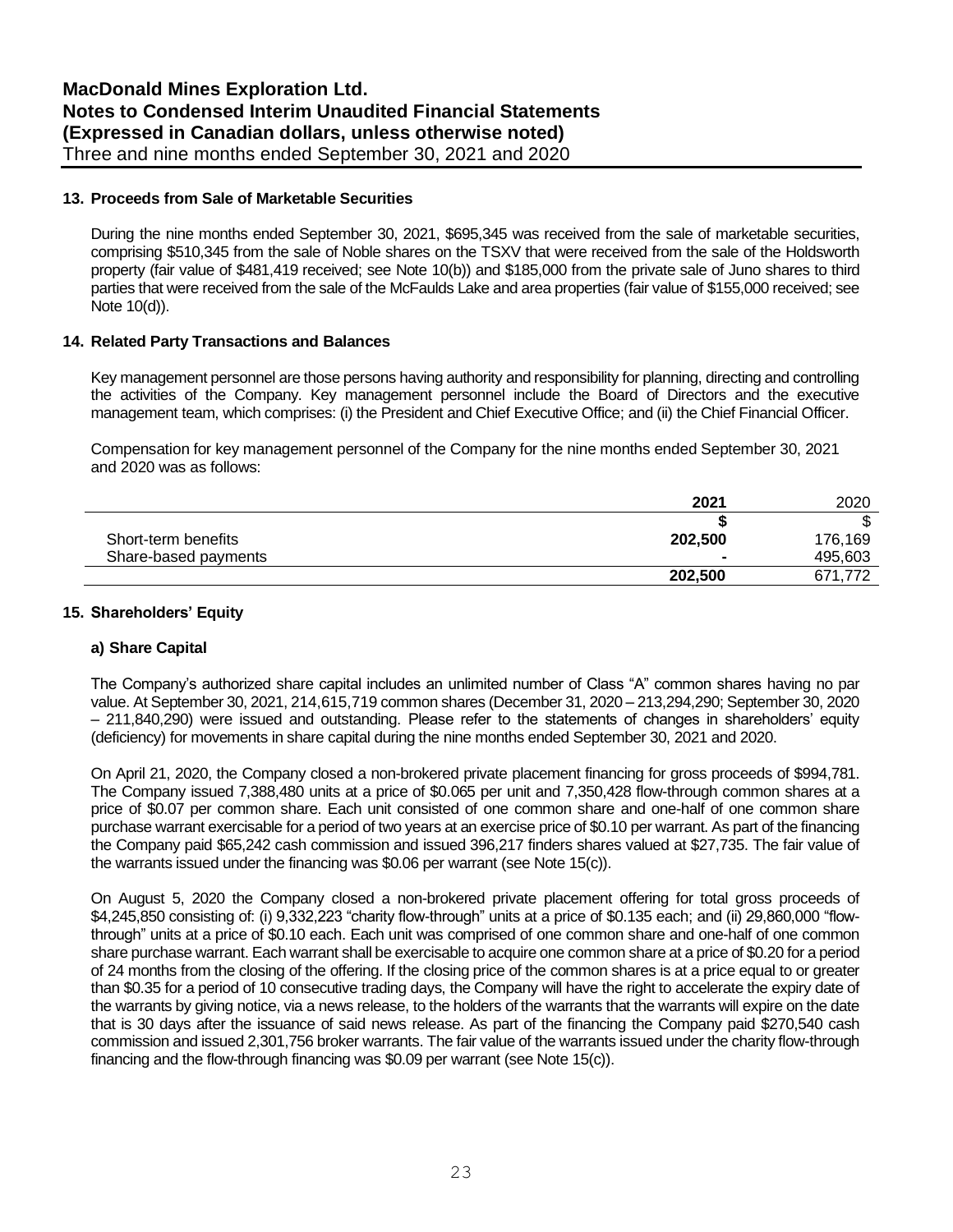#### **15. Shareholders' Equity (continued)**

#### **a**) **Share Capital (continued)**

On September 14, 2020, the Company issued 409,091 common shares in relation to the Jovan-Powerline property agreement. The fair value of the shares issued was \$45,000 (see Note 10(a)).

On September 30, 2020, the Company issued 300,000 common shares in relation to the Loney property agreement. The fair value of the shares issued was \$30,000 (see Note 10(a)).

On April 21, 2021, the Company issued 1,071,429 common shares in relation to the acquisition of a 100% interest in four claims located on the Jovan property (see Note 10(a)).

On September 17, 2021, the Company issued 250,000 common shares in relation to the Loney property agreement. The fair value of the shares issued was \$12,500 (see Note 10(a)).

#### **b) Stock Options**

The Company has a stock option plan (the "Plan") pursuant to which the Company's Board of Directors may grant incentive stock options to directors, officers, employees and consultants at the discretion of the Board of Directors. The exercise price and vesting period of any option is fixed by the Board of Directors on the date of grant in accordance with applicable stock exchange or other regulatory requirements, if applicable. The maximum aggregate number of common shares under option at any time under the Plan cannot exceed 10% of the then issued and outstanding number of common shares.

During the nine months ended September 30, 2021, no stock options were issued or expired and 1,905,560 stock options were cancelled.

The following table summarizes stock option movements during the nine months ended September 30, 2021 and 2020:

|                              |                | 2021            |                | 2020            |
|------------------------------|----------------|-----------------|----------------|-----------------|
|                              |                | Weighted        |                | Weighted        |
|                              |                | Average         |                | Average         |
|                              | Number of      | <b>Exercise</b> | Number of      | <b>Exercise</b> |
|                              | <b>Options</b> | <b>Price</b>    | <b>Options</b> | <b>Price</b>    |
|                              |                |                 |                |                 |
| <b>Balance, January 1</b>    | 15,380,560     | \$0.11          | 7,935,000      | \$0.12          |
| Granted                      |                |                 | 9,120,560      | 0.10            |
| Cancelled/expired            | (1,905,560)    | \$0.14          | (1,675,000)    | 0.11            |
|                              |                |                 |                |                 |
| <b>Balance, September 30</b> | 13,475,000     | \$0.11          | 15,380,560     | \$0.11          |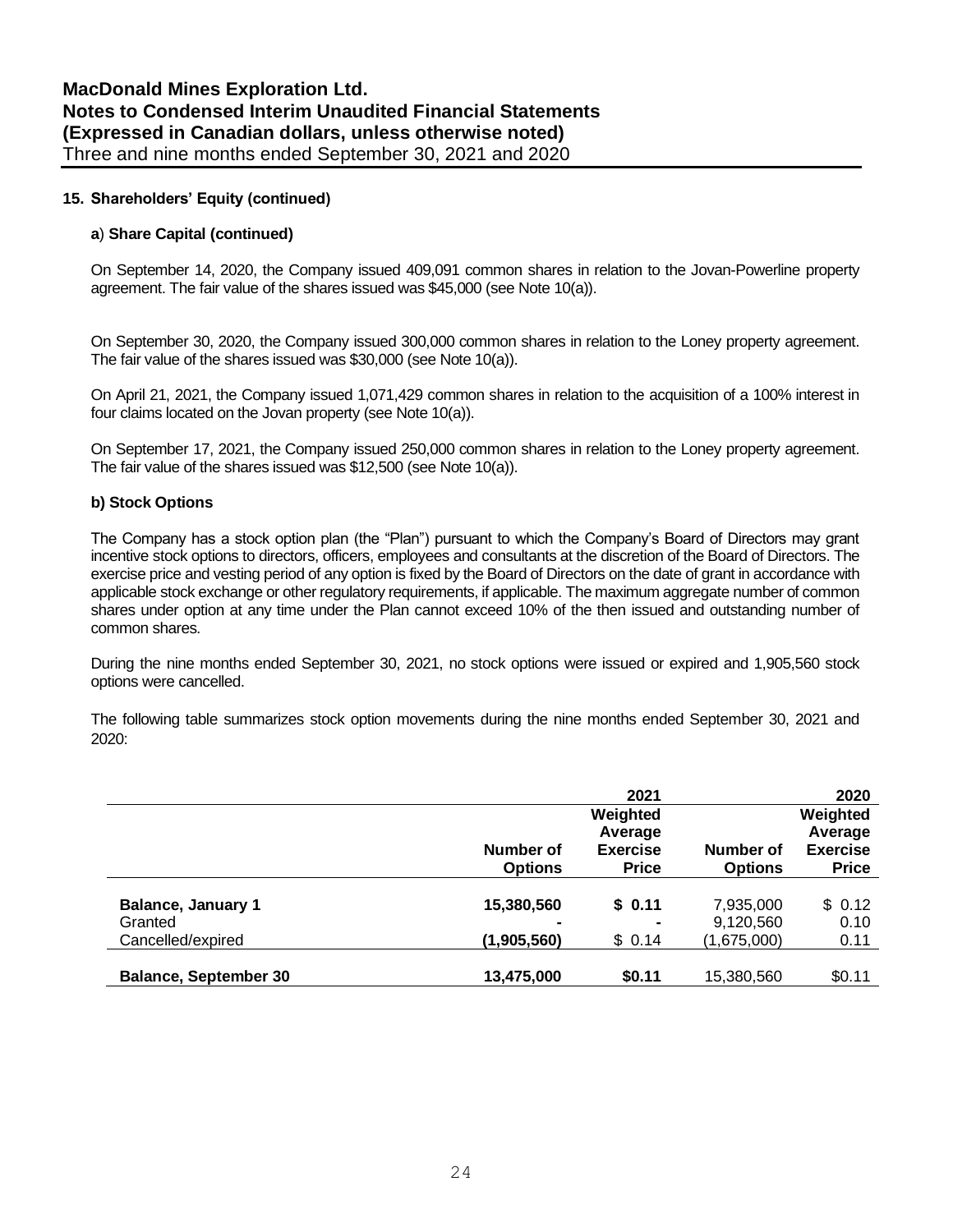#### **15. Shareholders' Equity (continued)**

#### **b) Stock Options (continued)**

Outstanding stock options at September 30, 2021 were as follows:

| <b>Expiry Date</b> | Number of<br><b>Stock Options</b><br>Outstanding and<br><b>Exercisable</b> | <b>Black-Scholes</b><br><b>Fair Value</b> |    | <b>Exercise</b><br><b>Price</b> | <b>Weighted Average</b><br>Remaining<br><b>Contractual Life</b><br>(Years) |
|--------------------|----------------------------------------------------------------------------|-------------------------------------------|----|---------------------------------|----------------------------------------------------------------------------|
| May 22, 2022       | 1,515,000                                                                  | \$<br>272,700                             | \$ | 0.18                            | 0.64                                                                       |
| July 18, 2023      | 1,275,000                                                                  | 76,475                                    |    | 0.09                            | 1.80                                                                       |
| September 8, 2024  | 2,280,000                                                                  | 182,400                                   |    | 0.10                            | 2.94                                                                       |
| February 18, 2025  | 4,530,000                                                                  | 311,280                                   |    | 0.08                            | 3.35                                                                       |
| August 21, 2025    | 3,875,000                                                                  | 358,976                                   |    | 0.13                            | 3.89                                                                       |
|                    | 13,475,000                                                                 | 1,201,831                                 | S  | 0.11                            | 2.98                                                                       |

#### **c) Warrants**

The Company has issued warrants as part of equity financings. The fair value of warrants is recognized upon issuance as an equity reserve until expiration or exercise.

During the nine months ended September 30, 2021, 8,451,000 (2020 – 12,098,857) warrants expired.

The following table summarizes warrant movements during the nine months ended September 30, 2021 and 2020:

|                              |                       | 2021                                                   |                       | 2020                                                   |
|------------------------------|-----------------------|--------------------------------------------------------|-----------------------|--------------------------------------------------------|
|                              | Number of<br>Warrants | Weighted<br>Average<br><b>Exercise</b><br><b>Price</b> | Number of<br>Warrants | Weighted<br>Average<br><b>Exercise</b><br><b>Price</b> |
| <b>Balance, January 1</b>    | 53,790,831            | \$0.14                                                 | 42,297,580            | 0.11<br>\$                                             |
| Granted                      | $\blacksquare$        | $\blacksquare$                                         | 25,436,552            | 0.19                                                   |
| Exercised                    | $\blacksquare$        | $\blacksquare$                                         | (450,000)             | 0.08                                                   |
| <b>Expired</b>               | (8, 451, 000)         | (0.09)                                                 | (12,098,857)          | 0.18                                                   |
| <b>Balance, September 30</b> | 45,339,831            | \$0.15                                                 | 55, 185, 275          | \$<br>0.14                                             |

Warrants outstanding and exercisable as at September 30, 2021 were as follows:

| <b>Issue Date</b> | <b>Expiry Date</b> |   | <b>Exercise</b><br><b>Price</b> | <b>Number of Warrants</b> | <b>Relative Fair</b><br>Value |
|-------------------|--------------------|---|---------------------------------|---------------------------|-------------------------------|
| December 30, 2016 | December 30, 2021  | S | 0.10                            | 505,325                   | \$<br>34,969                  |
| March 7, 2017     | March 7, 2022      |   | 0.07                            | 436.398                   | 73,838                        |
| October 7, 2019   | October 7, 2022    |   | 0.11                            | 18,750,000                | 676,000                       |
| December 19, 2019 | December 19, 2021  |   | 0.13                            | 56.000                    | 2.853                         |
| April 21, 2020    | April 21, 2022     |   | 0.10                            | 3,694,240                 | 109,238                       |
| August 5, 2020    | August 5, 2022     |   | 0.20                            | 21,897,868                | 1,118,169                     |
|                   |                    |   | 0.15                            | 45,339,831                | 2,015,067                     |